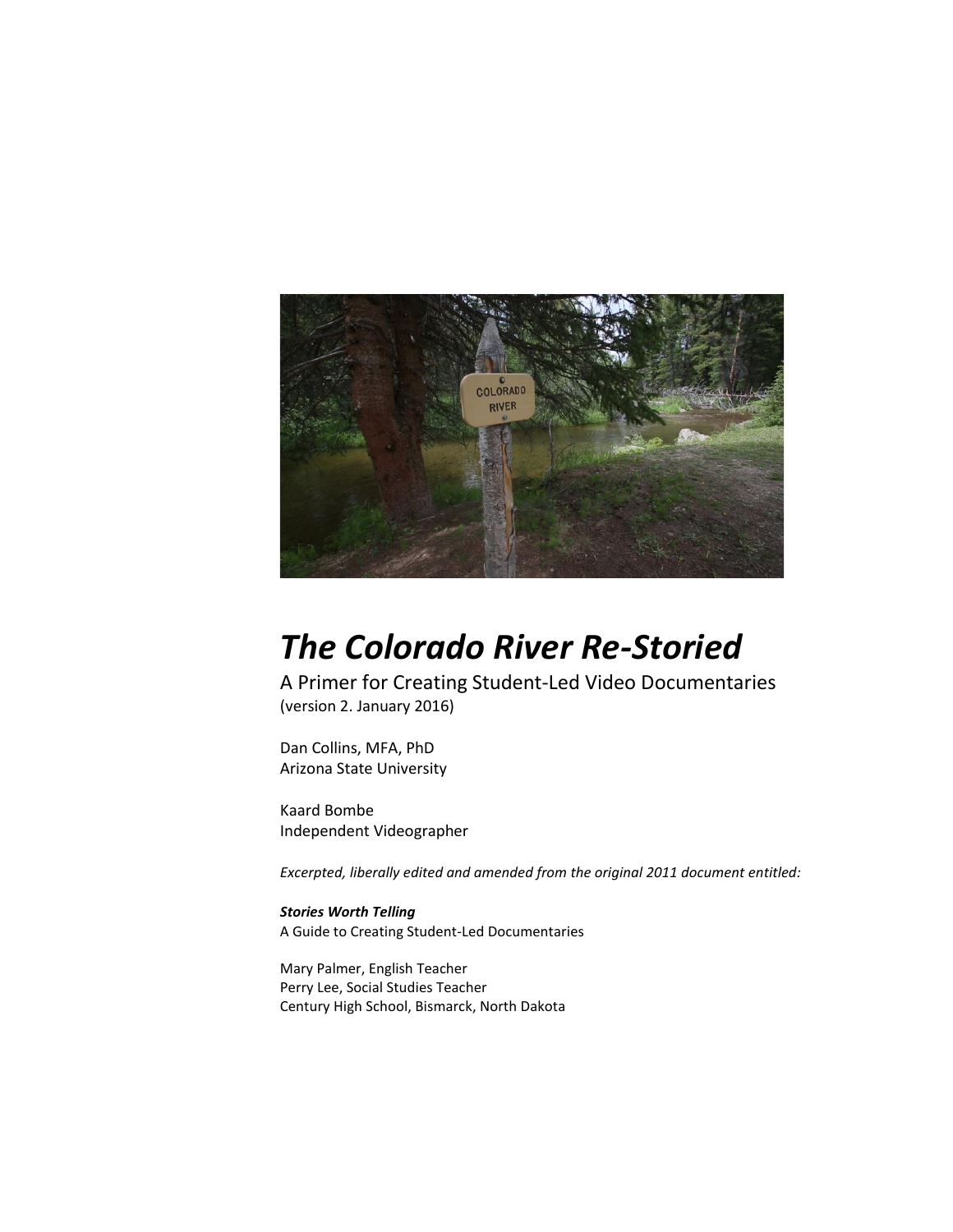## **Contents**

| 4  | <b>Getting Started and Setting Expectations</b>    |
|----|----------------------------------------------------|
| 5  | <b>Finding a Story Worth Telling</b>               |
| 5  | <b>Motivating Students</b>                         |
| 7  | Clarifying Expectations and Assessing Student Work |
| 8  | <b>Managing the Project</b>                        |
| 8  | Dividing the Roles                                 |
| 9  | Managing the Classroom Environment                 |
| 11 | Equipment                                          |
| 16 | <b>The Production Process</b>                      |
| 16 | <b>Filming Techniques</b>                          |
| 16 | <b>Conducting Background Research</b>              |
| 17 | <b>Interviewing Skills</b>                         |
| 17 | Preparing for the Interview                        |
| 18 | Conducting the Interview                           |
| 19 | <b>Interview Guidelines</b>                        |
| 19 | Logging the Interview                              |
| 22 | <b>The Writing Process</b>                         |
| 22 | Writing the Script                                 |
| 24 | Completing the Storyboard                          |
| 27 | <b>The Editing Process</b>                         |
| 27 | <b>Becoming Proficient at Editing</b>              |
| 27 | <b>Editing Steps and Tips</b>                      |
| 29 | Putting It All Together                            |
|    |                                                    |

**Publishing**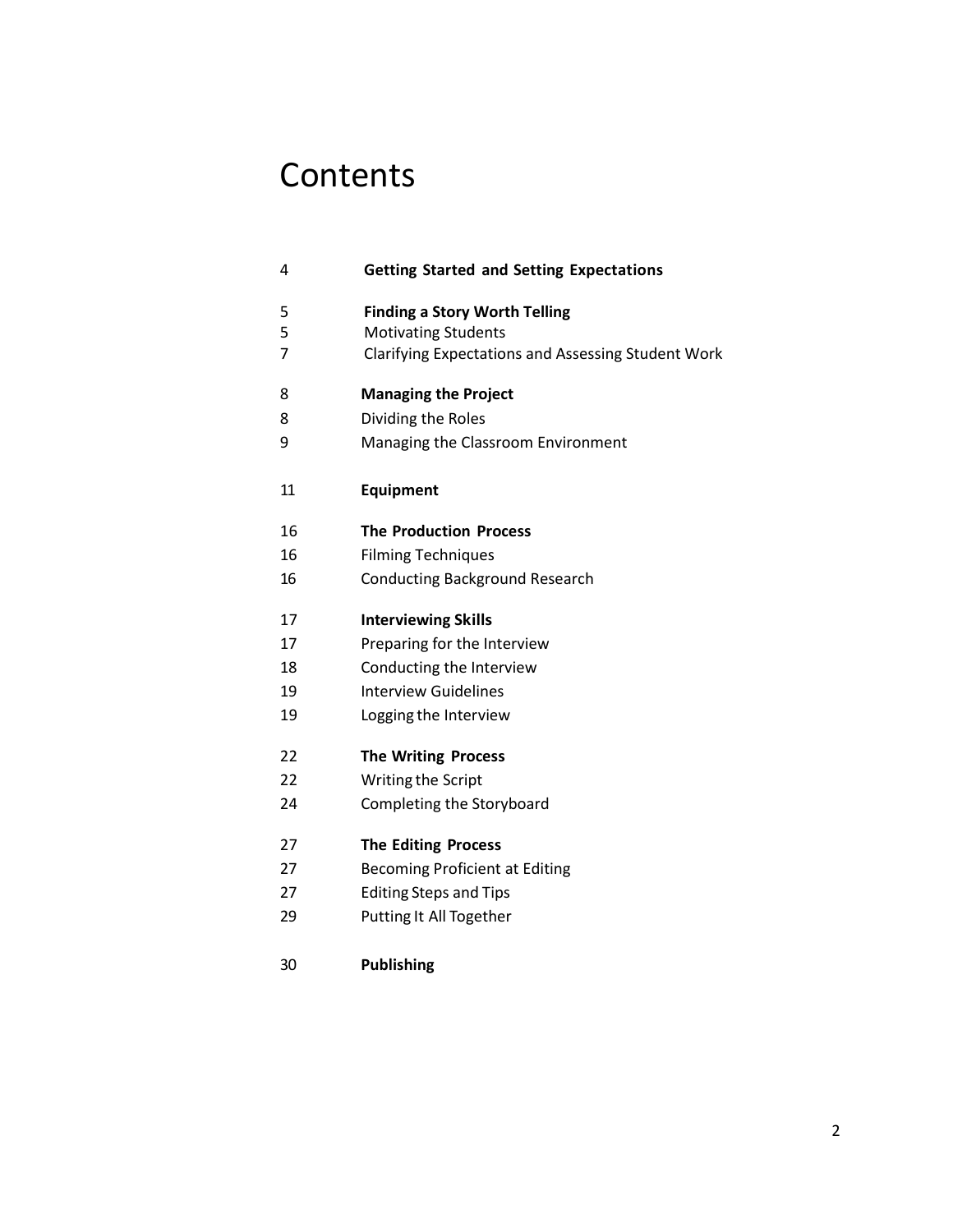- 31 Appendix A: Sample Assessment Tool
- 32 33 Appendix B: Application for Documentary
- 34 35 Appendix C: Sample Interview Transcript
- 36 Appendix D: Sample Documentary Introduction
- 37 38 Appendix E: Sample Storyboard
- 39 Appendix F: Storyboard Template
- 40 Appendix G: Further References for Creating Documentaries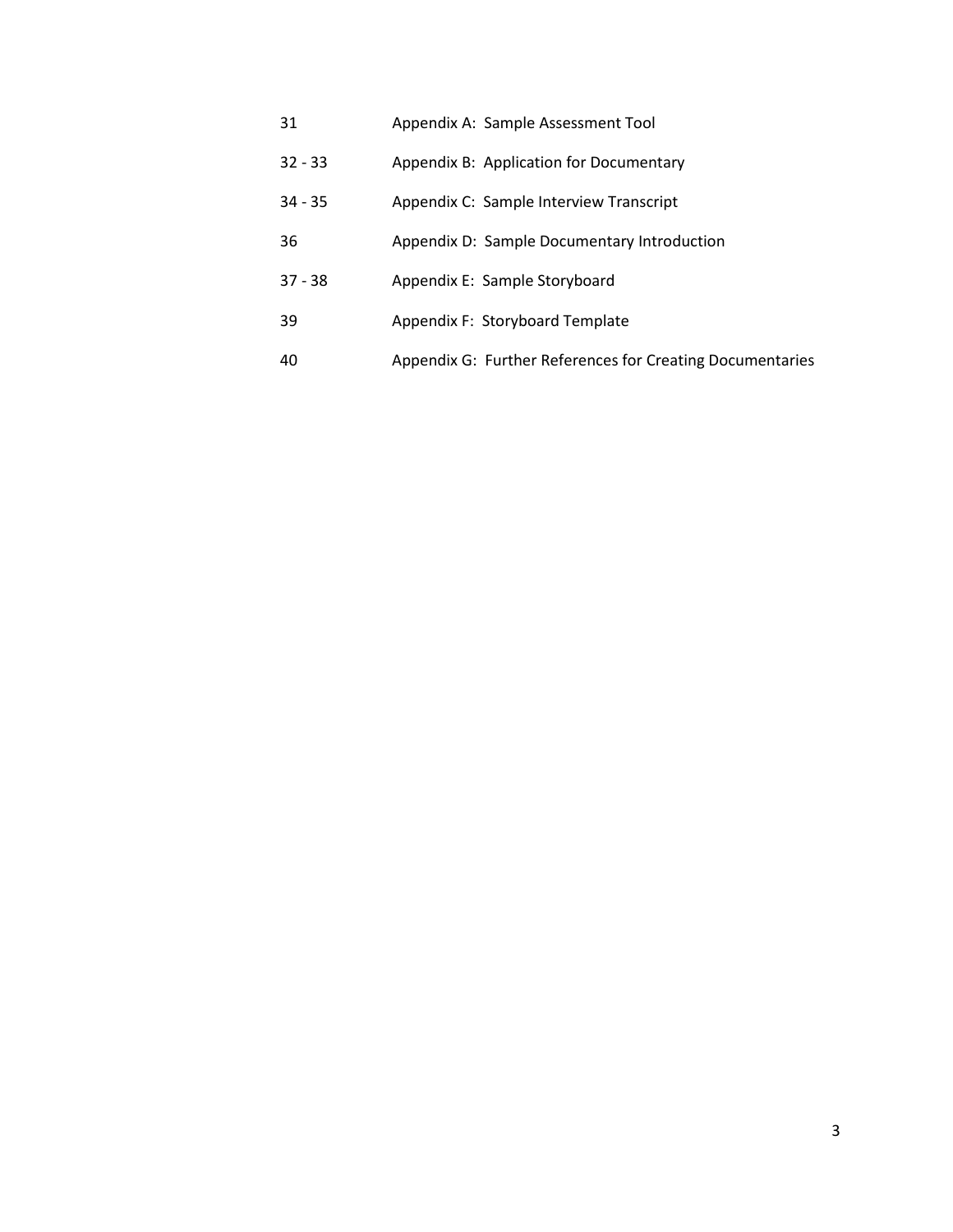## Getting Started and Setting Expectations

You're ready to begin to develop student-led documentaries with your class what do you do first? This section discusses the process of getting started, including selecting a story, motivating students, defining and sharing expectations, and other beginning steps.

It's a good idea to work up to a full-length documentary instead of starting with something too ambitious. First, experiment with a number of fun, smaller projects to provide a base for students and for you as a teacher. After doing this, moving on to bigger projects will be less daunting.

Students can work individually or in small groups on almost any subject. For example, students working on a science experiment could film the different stages of the experiment, import those video clips into iMovie (the Apple iLife video editing application) or other video editing suite (e.g., Adobe Premiere, Final Cut Pro), edit the clips, and arrange them to tell the story of the experiment. They could add narration and match it up with the clips to explain the experiment. They could add music and text where appropriate, and then present their project to the class. This might be only a two- to three-minute movie, but it would involve most of the basic elements of completing a major documentary.

To introduce filmmaking to your students, consider having the class complete a video poetry project in which students analyze poets or writers that are important to your community. Pick a poem or short story, and interpret it through video and sound. This gets them excited to work with the technology, while at the same time helping them learn to analyze place-based literature.

These first, smaller exercises are designed to familiarize students with the equipment, the software, and to stimulate creative thinking and group cooperation. Think about what existing lesson would be complemented by such a project. Now that the use of video in the classroom is so widespread, hundreds of examples and ideas exist. Check out this website to view a wealth of educator-created lesson plans focused on environmental science: [http://californiawaterblog.com/2013/09/30/environmental-science](http://californiawaterblog.com/2013/09/30/environmental-science-students-rise-to-storytelling-challenge/)[students-rise-to-storytelling-challenge/](http://californiawaterblog.com/2013/09/30/environmental-science-students-rise-to-storytelling-challenge/)

After you have completed the smaller projects, you're ready to pick a story for the major documentary project!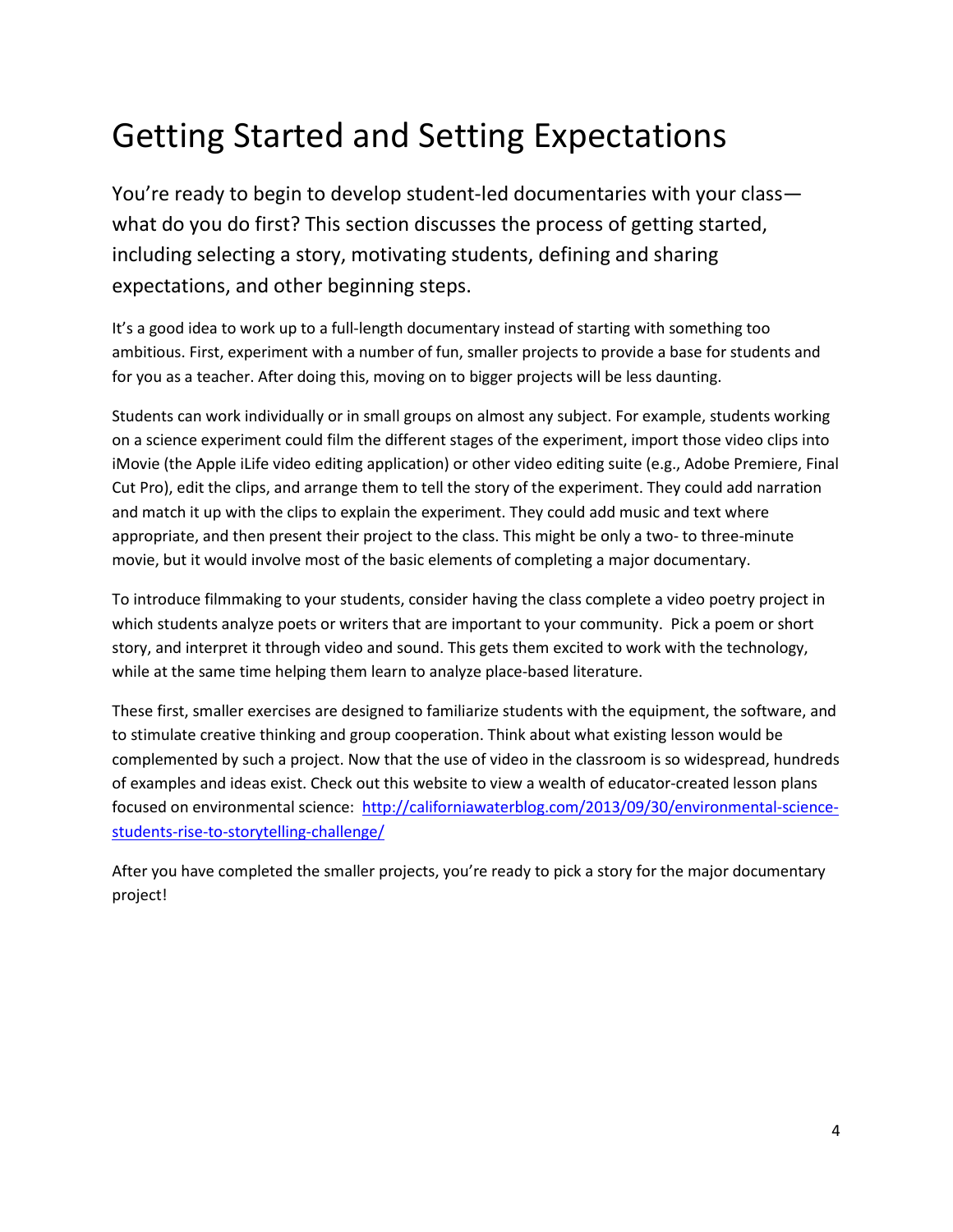## Finding a Story Worth Telling

In the process of finding what student-led documentary will work for a specific discipline, you should examine the curriculum for areas that can be connected to the world outside of school walls: What unit can be taught in a way that will enhance learning if documentary work is adopted and that might also be of service to the community? Once you have some possibilities, student input becomes important—they need to be part of this process if they are to take ownership of the project. They might also have ideas that are newer and fresher than our own. The class brainstorming process should open up many possibilities.

Once you and the students have examined the curriculum, a story worth telling will surely emerge.

Examples of story topics focused on water quality within the Colorado River Basin:

- Teaching K 12 students about riparian ecology
- Advising city government on potential point sources water pollution
- Mapping and surveying the river for a team of environmental scientists or a local game and fish department
- Providing recreational opportunities on or along the River to people with physical or mental disabilities
- Comparing agricultural practices at different points along the river.
- Investigating Native American practices for water conservation and life in an arid climate
- Cleaning up rivers and streams

This list touches on just a few possibilities for stories—the possibilities are limited only by our imagination and interest.

#### Motivating Students

Here are some tips for engaging students as you begin to implement a student-led documentary project.

#### Teacher Role

One of the beautiful, but scary, transformations that occurs while completing a student-led documentary is that the traditional role of teacher as lecturer and keeper of knowledge changes. Indeed, it has to change if this is going to work. As part of motivating students to do a job well done, teachers become coaches. Much like a coach of a sport, the students are first taught the fundamentals—how to use the equipment and how to go about the step-by-step process of creating a documentary. It then comes down to looking over their shoulders and helping them when they need help. Demonstrating how the process is done is critical so the students have a base, but the real learning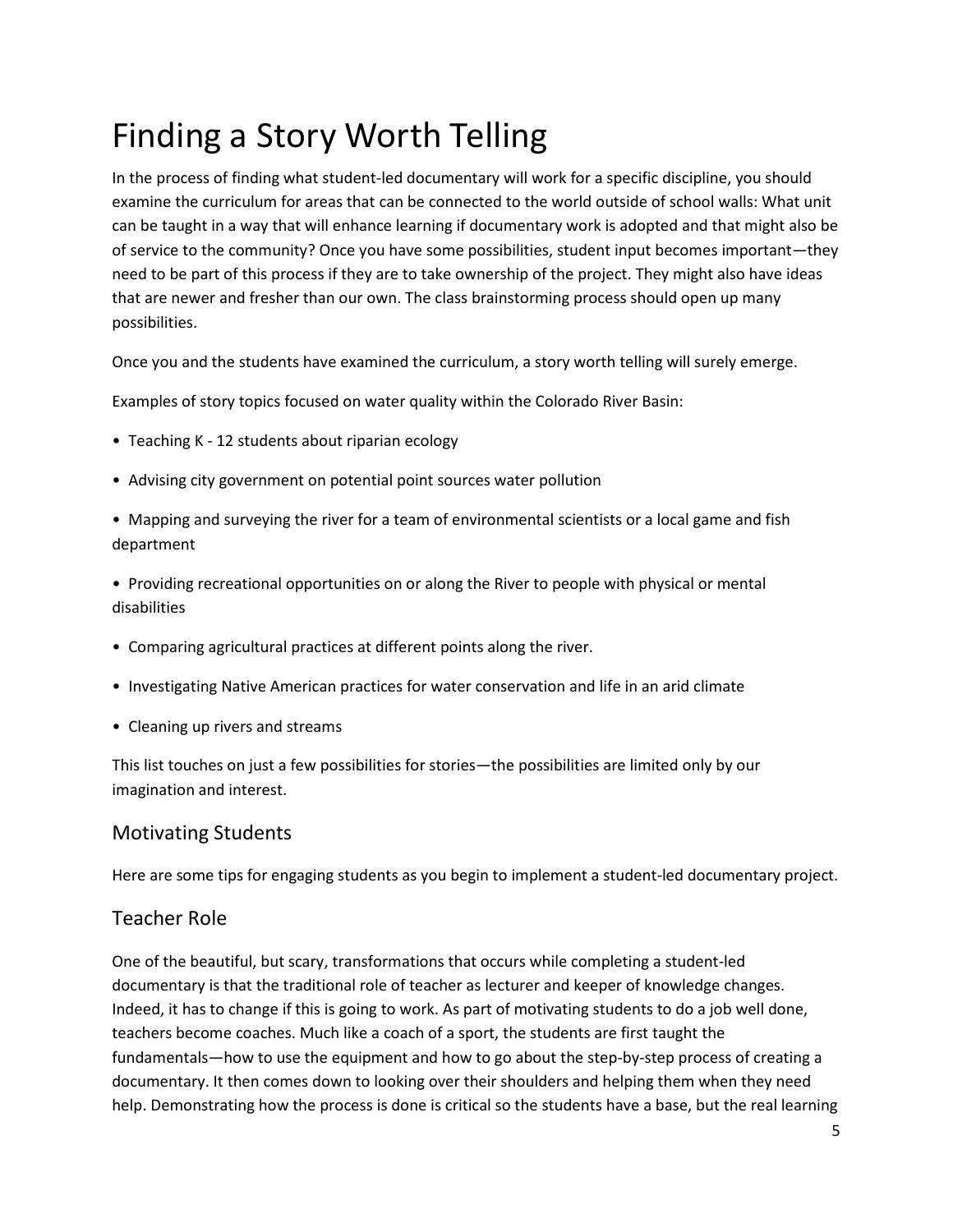comes from doing.

### Selling Students on the Idea

Once a teacher believes in the power of student-led documentaries and has a couple of examples to show the class, motivating students becomes easier. To get everyone off to a good start means "selling" the project to the students. Show them how much you believe in the project and its subject. You must have a clear vision and pass that vision on to the students. The students must believe this is really going to work and be something special. Students cannot view this as just another assignment. They need to see how it can initiate change, elevate social issues, inform others about an important topic, or create connections in the community. Ultimately, the students need to know that their final product will be shared with a wide audience and that copies will be made for sharing, for keepsakes, for posterity, or for an agent of others' education or as an agent of change.

### Aiming High

Another motivating tool includes expectation. We firmly believe students rise to the level of expectation challenging them. With your students, study and model professionals—anything from Channel One, the History Channel, Discovery Channel, PBS, news programs, or local broadcasts. Study how they transition into a topic, how they set up quotes, how they set up cameras and lights. Call members of the local media and see if someone is willing to come in and talk to your students about how to conduct an interview. Not only can someone from the media help students in interviewing techniques, they can also provide pointers on lighting, camera angles, audio, editing, and selecting sound bites.

### Promote the Service and Need

School administrators and the public love the idea of students making a connection with their community. Student-led documentaries provide a great way for students to get involved outside of their peer group. Countless stories exist out there, and they deserve to be told. This is a chance for the average person to keep these stories alive for posterity and beyond. This is a great way to incorporate service learning. Students learn from the project and from the people they interview. The interviewees learn from the students, and the generation gap is chipped away.

## Technology Sells Itself

With the current push for the use of technology in the classroom, this process is perfect for hands-on technology incorporation. The bottom line is you are using technology to create a documentary, not just doing an activity to use technology. Students will buy into a project much faster and with more vigor when it includes the use of technology. Technology is a big part of their generation, and they gravitate to it—it engages them so they spend more time on task and strive to provide high-quality work.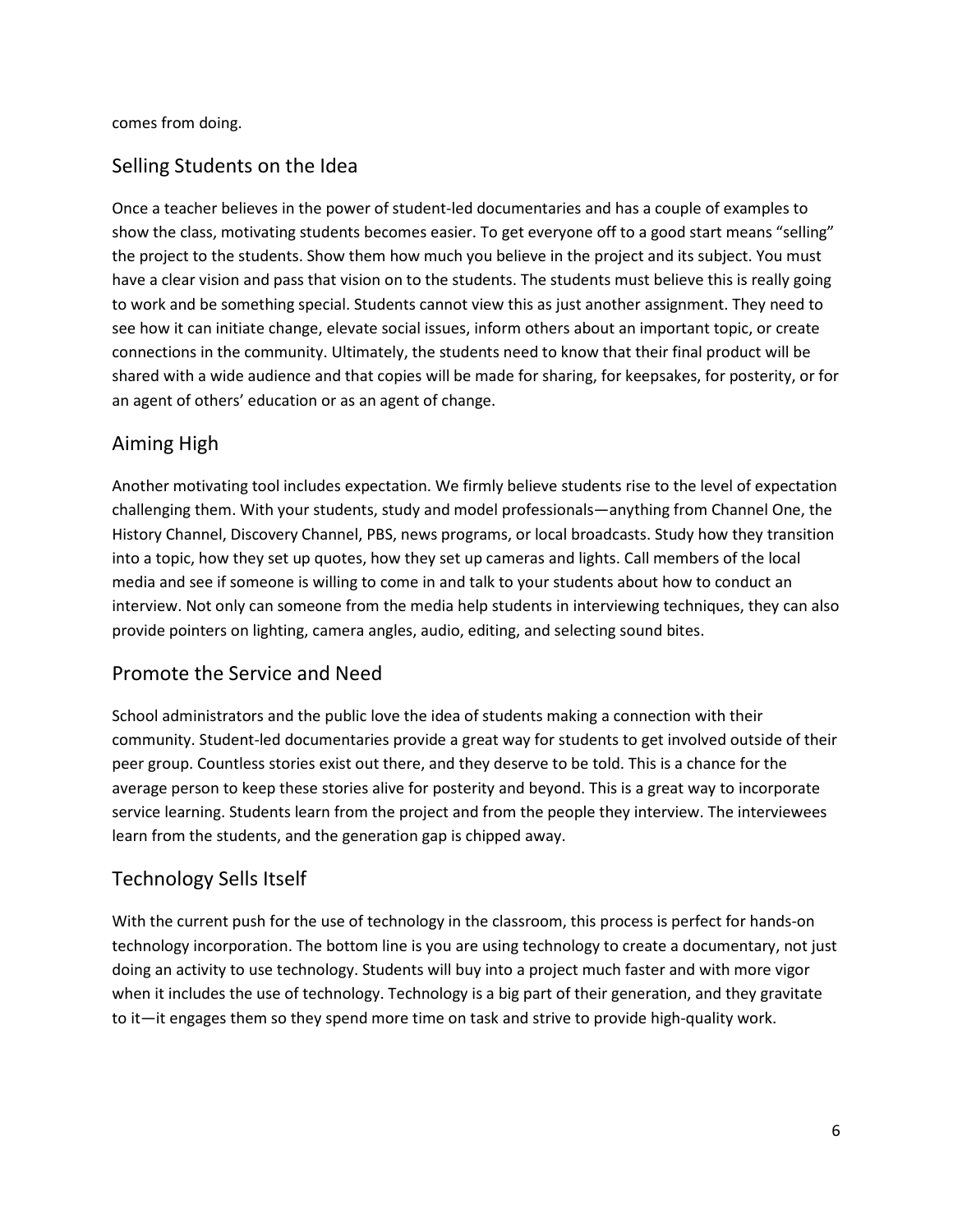### Clarifying Expectations and Assessing Student Work

Part of laying the foundation for this endeavor involves clarifying expectations, which also involves assessment. After studying professional work, students should know that quality work is the only work that will be accepted. But, they need to understand what constitutes quality.

This assignment, which is more than an assignment, is so important to us that we make it worth a large portion of a semester grade, approximately equivalent to four unit tests.

You can divide the assessment into five different categories:

• The raw interview or the A-roll (100 points)

This considers quality of image, lighting, and sound, as well as the questions asked and the quality of useable sound bites.

• The filler or supplemental shots or the B-roll (50 points)

This includes supplemental shots such as the interviewee showing a scrapbook of photos, letters, other memorabilia, photos that can be used over sound bites, scanned images, and so on.

• The log or transcription of video shot (50 points)

This category can be modified, depending on the project being completed. A log or transcription is a timed, verbatim script of everything that was asked and said during the interview. This log speeds up the process of outlining and searching for sound bites. The students can also be required to complete a transcript of the interview that can be used for other purposes. For example, a transcript could be used by other students or community members who want to do further research on a topic.

• The written script/story and storyboard (100 points)

Before students write the script, they learn about organizing the material, finding the essential elements of the story, transitioning into the next topic, as well as other writing skills. The storyboard then asks the students to match audio with video—what is being said to what is being seen.

• The overall effect of the completed story (100 points)

Sometimes, when you're working on 30 seconds of the story at a time, seeing the whole picture and feeling the overall effect is difficult. So this category views the completed story: Did it achieve a single effect? Did it make the audience feel and understand the intended message? Did all of the elements the music, text, sound bites, language used in the script—flow together in a story that seemed effortless?

See Appendix A, "Sample Assessment Tool," for an assessment that you can hand out to your class.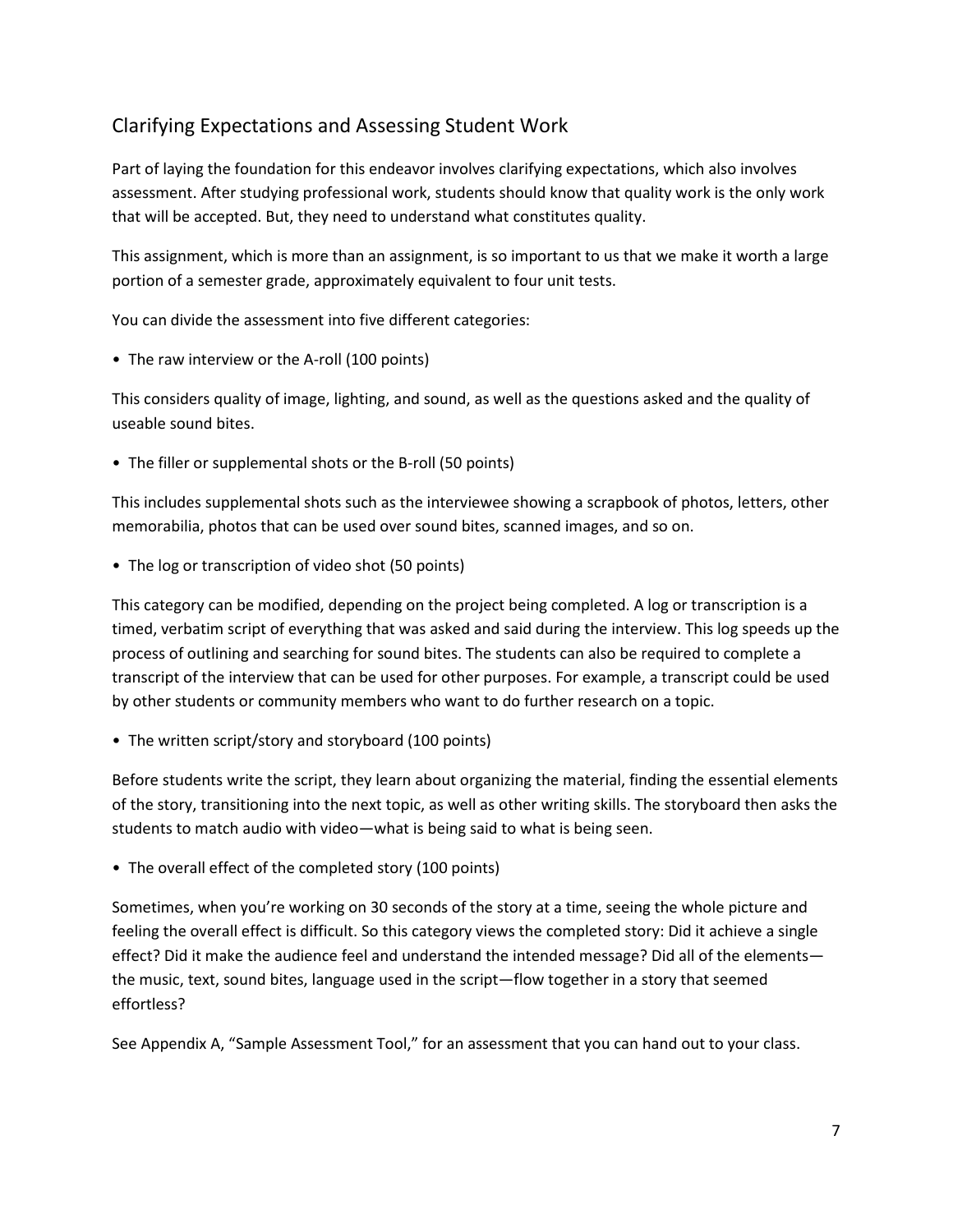## Managing the Project

This section suggests methods of sharing the work among the students as well as other classroom management techniques. It also provides information on the necessary hardware and software.

### Dividing the Roles

We've found that dividing the students into groups to do the project works well using two different forms: the Three-Role process and the All-Hats process. For most of our earlier projects, we used the Three-Role process. For more recent projects, we've moved to the All-Hats process so that each student has the full experience of creating a documentary.

### Three-Role Process

This process divides the students into assigned roles that they keep throughout the project. These roles include:

Reporters: After all students have covered the topic of the project in class, the reporters do the grassroots work. They go out and do the interviews (usually in groups of three). This group listens to their taped interview and logs it. Then they gather research information on the topic using various resources from the library to the Internet. This is also the group that finds photos, documents, and Internet video clips and images (B-roll), as well as music from the time period that can be used in the documentary, and logs each resource.

Screenwriters: This is a small group of strong writers. They take the tapes and the logs from the reporters, watch the videos looking for sound bites, and study the logs for guidance. This group writes the script and completes the storyboard for the documentary.

Producers: This group does the computer editing work. The producers put together the final product that will be the documentary. They get the script and storyboard from the screenwriters and match up the video clips and other images with the narration, music, and other audio. They do all the other work with the editing software to make a professional-looking documentary.

#### All-Hats Process

The other way we've established groups involves splitting students into groups of three to five students and requiring all groups to complete all of the aspects of the documentary process. This means each group member wears "all hats." They create their own short story on one person or topic. Typically a three to five-minute mini-documentary results. Each finished mini-documentary, or vignette, is then exported and blended together onto a video master copy to function as one documentary. This style of project work will probably not produce quite the level of professionalism as the Three-Role process, but we've found that it's better for the students because they get the full experience.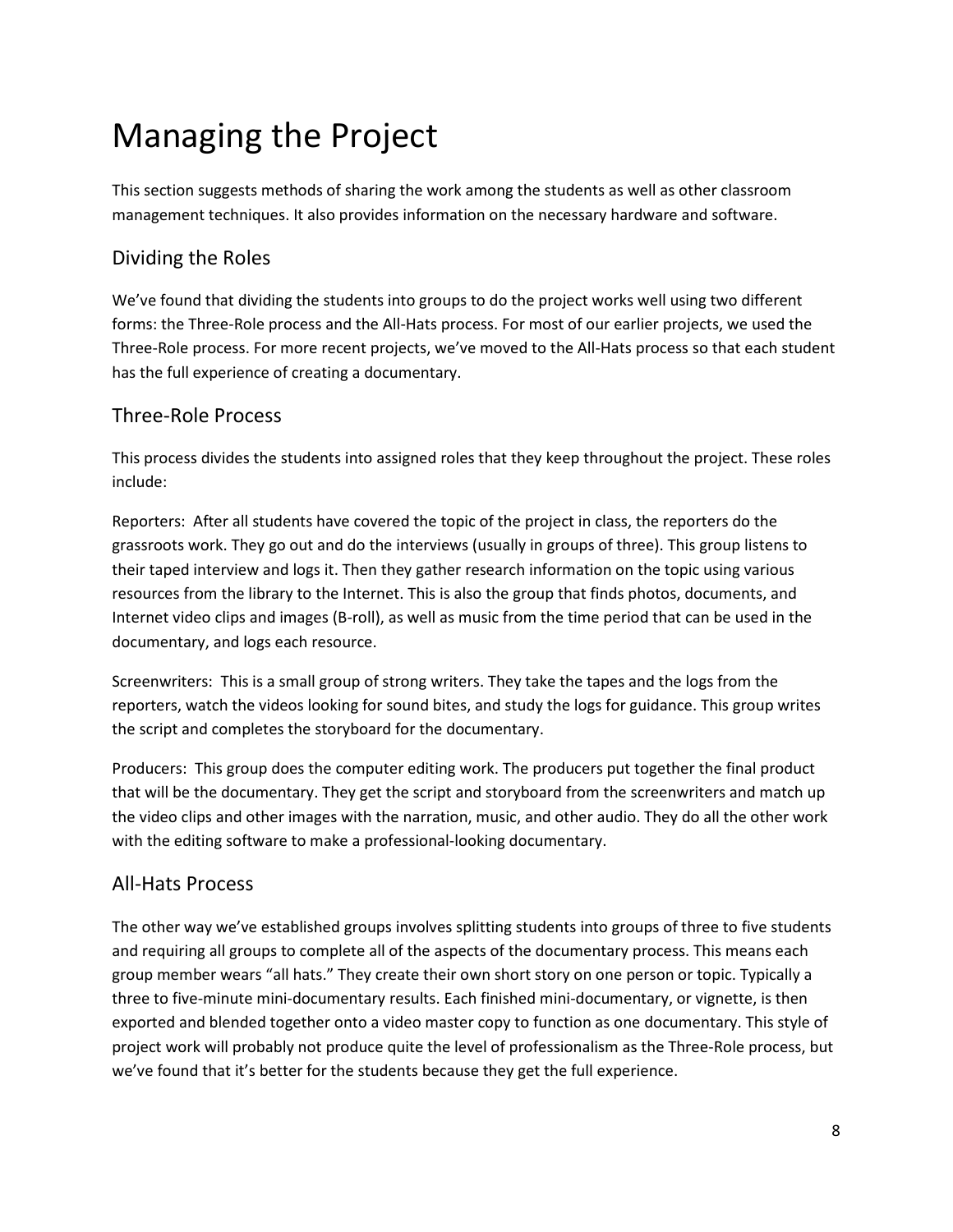Regardless of the method you choose, it's a good idea to have each student fill out an application that indicates their desired role, preferred partners, as well as their strengths and weaknesses. This has been extremely helpful and practical.

See Appendix B, "Application for Documentary," for an application form that you can hand out to students.

#### Managing the Classroom Environment

Sometimes, when doing student-led documentaries, outsiders or observers might think that this project sounds or looks a bit chaotic. But there are methods that you can use to contain the madness! One of the most important things in classroom management is to clarify expectations, establish clear deadlines, and make students accountable for progress every day.

#### Team Teaching

In the early 1990s, there began to be more of a focus on interdisciplinary teaching; two-hour block classes developed. At certain schools, English and American History were combined, really transforming the teaching learning experience. Not only did this combination make sense because of the strong correlation of subject matter, this block class also allowed teachers to pursue major projects, such as student-led documentaries. Consider the advantages of having two hours with forty students where there is a fluid exchange of ideas and information regarding the topic being taught—across disciplinary lines.

#### Classroom Management Using the Three-Role Process

If a teacher decides to split the class into three groups, the largest being reporters, and the two smaller groups being screenwriters and producers, classroom management is usually not an issue because much of the work is done outside of the classroom. The work of the reporters, mainly interviewing, transcribing or logging, and researching background information is primarily done on their own time. Once the reporters' work is done, we remove the screenwriters from the classroom so they can work on the script and the storyboard. Every school is set up differently, but we have an advantage in that we have an empty study room just a few feet from our classroom. When no empty room is available, our students have also worked in the hallway just outside our room. These students are also expected to treat this as homework, especially as deadlines approach. This freedom demands responsibility from these two smaller groups. After the screenwriters complete the script and storyboard, the screenwriters hand their product to the small group of three to four producers who also work in the study room during class time and their own time. This often involves after-school time for us as well. They, too, are given deadlines and daily expectations, helping them stay on task.

The length of time these two groups spend outside of the classroom generally equates to one unit that we have covered, three to four weeks at the most. During this time, we exempt students from the particular unit we're covering, knowing they are learning about the documentary topic and about writing, organization, communication, and group skills on a deeper level than they would be otherwise.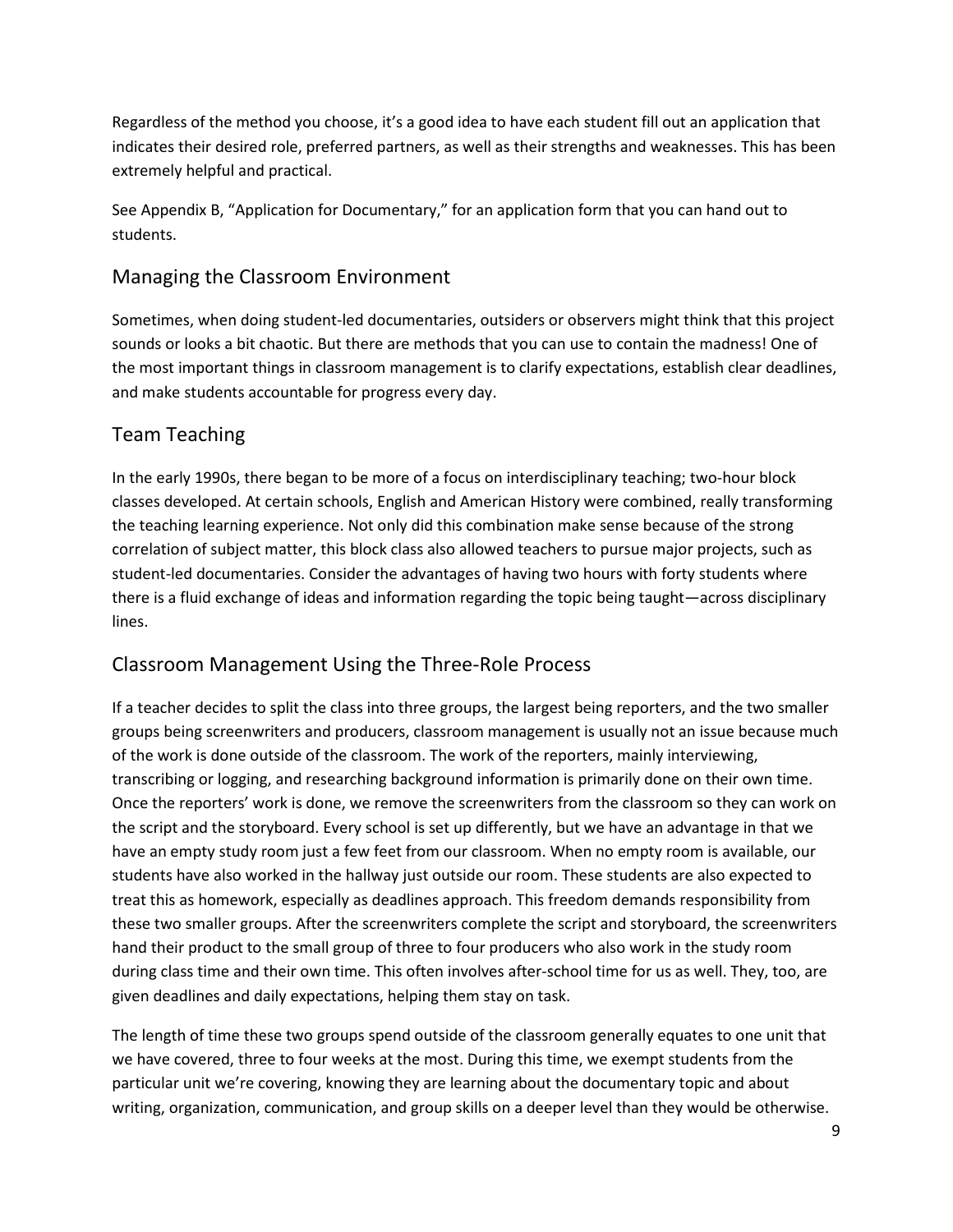### Classroom Management Using the All-Hats Process

Allowing more students to learn on a deeper level is also part of the reason we changed our organizational strategy in the past couple of years. But splitting the class into more, but smaller groups that are responsible for all steps is a bit more challenging to manage; plus, the quality of the product varies more. But ultimately, more students feel their contribution was integral to the whole process. They work harder and feel proud of their segment. We've also found that this method consumes more class time and might call for a sacrifice of an existing unit—a sacrifice we believe is worth making.

With additional but smaller groups of three to four students, you'll need to spend more time on the writing instruction. We usually spend two to three hours talking about journalistic writing and studying professional examples, and then we spend more class time in our computer or library lab working on individual stories and scripts.

Once their stories are finalized (some members can begin this process during revisions), students begin adding video and photos, and recording narration, and adding sound-bites, and music.

Most of the time, because we have two sessions of forty students for two hours, we have ten groups of four students working on individual segments at one time—the two classes sharing the same ten computers (so we have two groups' projects on each computer).

Managing ten groups of students at this stage can be somewhat of a juggling act, but if they have been shown the basics of iLife and have worked on a smaller project earlier in the year, they are fired up and ready to get to work. We can't emphasize enough how important it is to establish deadlines and daily expectations. Students also need to learn how to be independent, patient, and to be explorers in their own search for answers when teachers cannot answer all questions as soon as they would like.

Setting up the classroom to accommodate multiple groups can be a challenge, but each teacher will find something that works within the blueprint of his or her school. We usually put three to four groups in a study room, three to four groups in our classroom, and the remaining groups in the hallway. Since we team teach, we're able to float around to these areas, making sure no one is left unattended for too long. Individual classroom teachers will have fewer groups but will still need to supervise five to six groups of filmmakers.

An ideal situation, an ideal classroom, would have a mobile lab of eight to twelve notebook computers. This would ease the hassle of equipment setup. Having more computers that are not shared with other teachers or departments would also make saving work easier.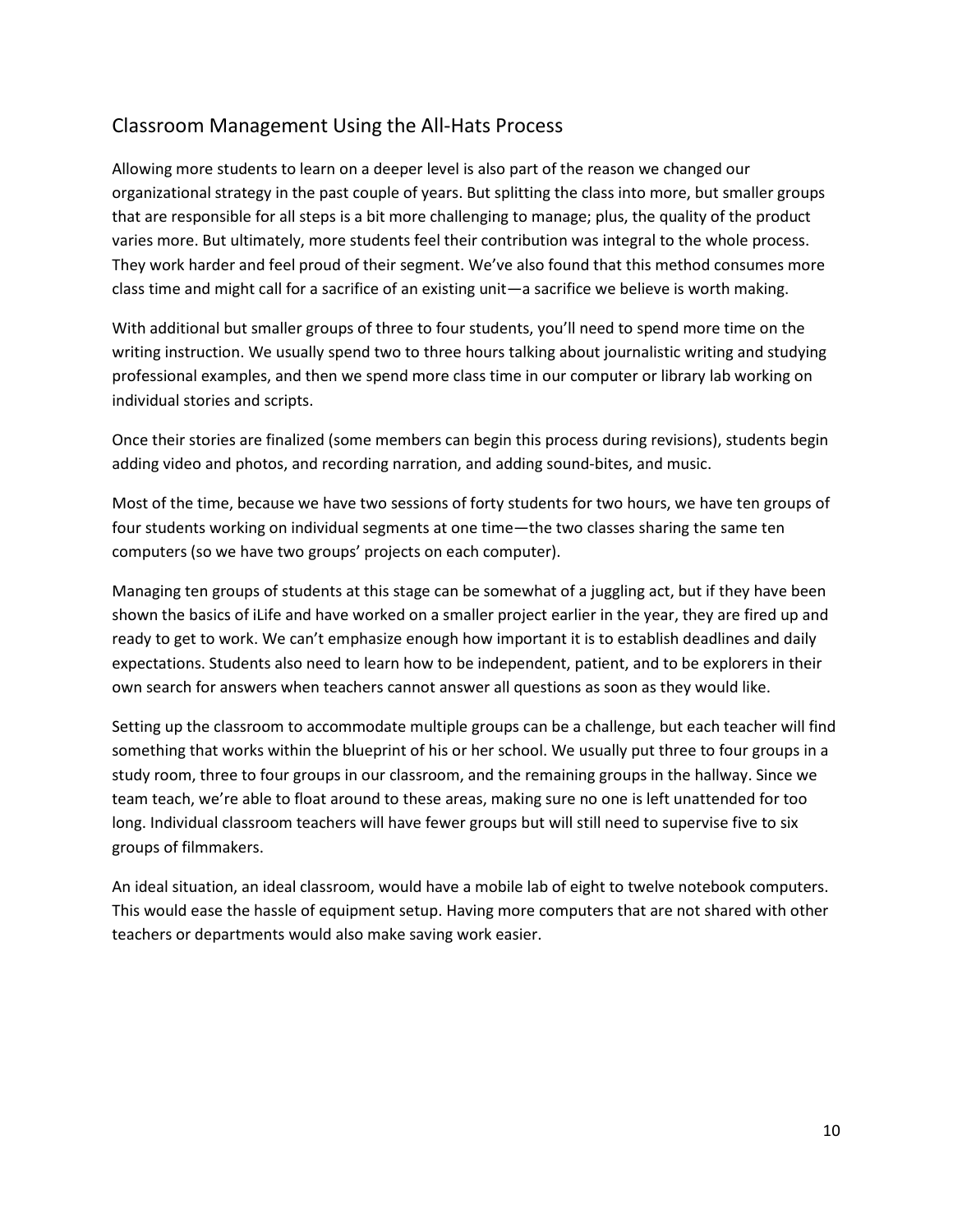## Equipment

To get the equipment you need to create classroom documentaries, you don't have to start big, and you can seek financial help from a wide variety of sources. We've had help from grants, but now, with most schools filling up with computers, access has become much easier. Following is the equipment you'll need to start creating documentaries with your students:

### **Computers**

To create classroom documentaries, two computers would be the minimum for a class, but the more the better. It's nice to have computers available for each sub-group. In other words, for each team of "reporters, screenwriters, and producers" it would be good to have a computer.

HD video processing is naturally an intensive process, and an up-to speed computer is an absolute necessity. It is recommended that your computer of choice is built with the following specs:

- i5 or i7 processor (dual core, quad-core preferred), with a minimum speed of 2.7GHz
- 500gb HD (minimum), 1TB or larger is preferred
- 2GHz processor (minimum), 2.7 and above is preferred
- 8gb of Ram (minimum), 16 and above is preferred
- Intel IRIS/IRIS Pro or NVIDIA GeForce Series (600 and above)
- USB 3 or Thunderbolt Interface is preferred for use with project drives (USB 2 and Firewire 800 are less desirable, but will still work)

We know that many teachers struggle with their district's philosophy or their technology department's views about Mac vs. PC. Ideally, a district would allow knowledgeable teachers and departments to choose their own direction based on personal preference as well as which format best meets the needs of their curriculum. We use both systems at ASU and can accommodate accordingly.

### Software

The video editing software you choose is dependent on what computer and "platform" (operating system) you are using.

With Mac computers running OS X (operating system 10.6 or higher), the iLife suite comes with the computer, or you can purchase the latest version of iLife separately. For ease of use, quality, and it's hard to beat *iMovie*. There's nothing to set up or install. You just plug in the camera and go to it.

On the PC side running on the Windows platform (generally system 7 or 8 as of this writing), we recommend [Adobe Premiere Elements.](http://www.adobe.com/products/premiere-elements.html) This is an entry level version of the Professional video editing suite called Adobe Premiere. It's easy to use and competes favorably with Apple's iMovie.

Another option for both Mac and PC is subscribing t[o Adobe's Creative Cloud](mailto:https://creative.adobe.com/plans?subject=Adobe%20Creative%20Cloud) suite of applications. Student/Teacher and School/Institution pricing options are available, and unlock the full professional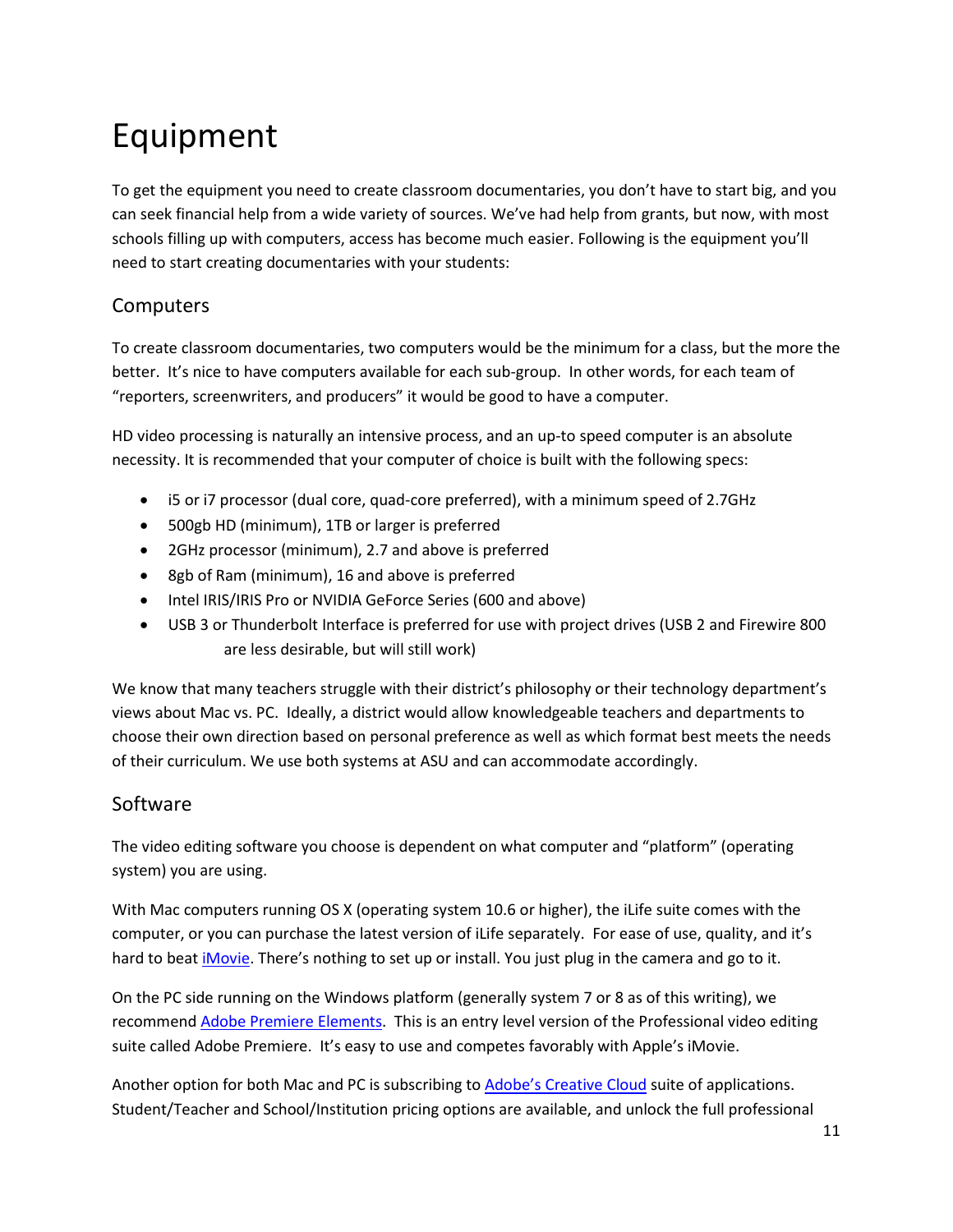suite (including Adobe Premiere). This is a more advanced option by nature, but also the closest simulation of the real world production industry (we use Adobe Premiere for our editing projects).

Whether you are Mac or PC based, one of the beneficial things that has happened throughout the last decade is that the applications have become increasingly easier to use and help easier to find. Your final decision may be determined by budget…in which case, Windows based computers are generally far more economical. Consult with your district IT specialist. They'll definitely have an opinion!

### Cameras

The next item you will need is a digital video camcorder. You do NOT want to use the older tape-based systems. These require an additional step and equipment for downloading the data and formatting it for use in your computer. Ideally, you would have a combination of cameras including "DSLR" (digital single lens reflex) cameras with video capability (these will record up to 15 minutes of HD video) and digital camcorders (time limited only by size of the HD card). Optionally, "wearable" GoPro cameras allow for very spontaneous action shots (with the appropriate protective case they are even waterproof). There are a wide range of cameras and a full discussion is beyond the scope of this guide. Our video inventory for students includes the following:

- Canon PowerShot SX510 HS [\(description\)](http://shop.usa.canon.com/shop/en/catalog/cameras/powershot-sx-series-digital-cameras/powershot-sx510-hs)
- Canon Rebel SL1 [\(description\)](mailto:http://www.usa.canon.com/cusa/consumer/products/cameras/slr_cameras/eos_rebel_sl1_18_55mm_is_stm_lens_kit?subject=Canon%20SL1) [optional]
- GoPro Hero4 [\(description\)](http://shop.gopro.com/hero4/hero4-silver/CHDHY-401.html)
- Canon G20 camcorder [\(description\)](http://shop.usa.canon.com/shop/en/catalog/camcorders/consumer-camcorders/vixia-hf-g20?gclid=CjwKEAiAh7WkBRCQj-_zwZvk52ISJADj7z8CfiloW3guwd7tXItVamUyEavLEIQMhm2vDH253G8YYhoCdpfw_wcB&cm_mmc=GA-_-CameraGroup-_-130913Brand%20Paid%20Search-_-Canon%20G20)

Many of today's cameras (such as those above) will let you choose whether to shoot in standard definition (SD) or high definition (HD) format. We recommend capturing video in 1080p and 24fps.

#### Audio

We recommend an external audio recording device. We are currently using the [Zoom H2n.](mailto:http://www.zoom.co.jp/products/h2n%20%20?subject=Zoom%20H2) Use the H2n's High-Speed USB 2.0 interface to transfer files to your Mac or PC (or use an SD card reader). Once your recordings are on your computer, you can easily store, edit, playback and share your audio tracks. You can also use the H2n as a USB microphone, letting you record directly to your computer.

While the Zoom H2n supports stereo and surround recording, external mics are also recommended. Depending on what you are shooting, you may want to use a wireless lavalier (clip on mic), hand-held mic, or boom-mic (mic mounted on a pole). These would be connected directly to the Zoom. You may have multiple audio sources from a single shoot (e.g., camera, boom-mic, lavalier).

To synch multiple audio tracks from the external recorder with on-board audio from the camcorder, we use an inexpensive piece of software called ["PluralEyes.](mailto:http://www.redgiant.com/products/all/pluraleyes/?subject=Plural%20Eyes)" The application allows you to import multiple audio tracks into a timeline. With the touch of a single button, PluralEyes analyzes the audio from your cameras and audio devices and syncs them up, in seconds. No clapboards or timecodes are needed. <http://www.redgiant.com/products/all/pluraleyes/>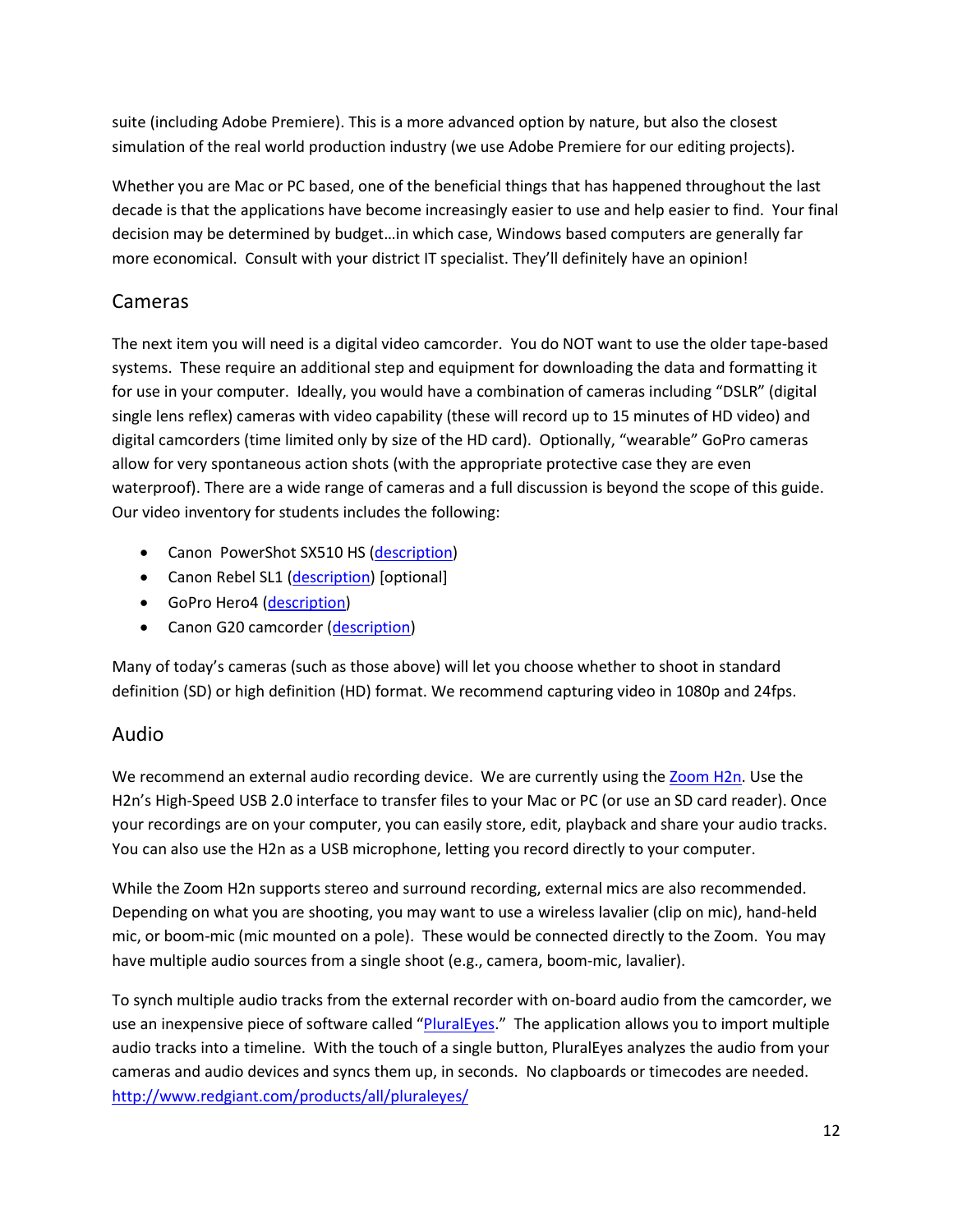### Microphones

Regardless of the digital video camera you use, using wireless microphones for conducting interviews is essential. When purchasing a camera, make sure it has a microphone jack. We have ten pairs of wireless microphones that we've accumulated over the years. They're fairly inexpensive and well worth the cost. The wireless microphones have given our audio that professional TV station quality that we'd never again do without. If you don't use microphones, you must get very close—uncomfortably close—to the person being interviewed. The most common problem we've had has been with audio because people don't like to get this close.

We tell our students to watch TV reporters. Even with microphones, they get right in their subject's face. We've had some great interviews that our students have done that were unusable in the documentary because of poor sound quality. A few of those times were heartbreaking, so now we never send a student out on an interview without microphones.

Keep in mind other factors that affect audio quality, especially while shooting outdoors. Wind is always an issue, but sometimes can be solved by a windscreen attached to your mic. For an attached lavalier mic, be mindful of shirt rustle that can occur when the mic is rubbed against. Obviously, if a semi-truck passes by or an airplane flies overhead, pause your capture and wait for the noise to subside. Inside, be mindful of loud air conditioning units, echo in small spaces, and your proximity to other people. And remember to bring and use headphones/earbuds to monitor your audio during capture via the headphone jack on the Zoom recorder.

A USB desktop microphone will give your students higher-quality audio when recording their narration. You just plug the microphone into your computer, and your students record their voice with the desktop microphone right into iMovie or Adobe Premiere Elements (voiceover). External speakers are also useful so that students can clearly hear their movie's audio, and make adjustments.

Lavalier mics (the little lapel mics that clip right on to the subject's collar or shirt) are a great way to keep the mic and camera out of the subject's face. Again, make sure you get the kind that allow for wireless connectivity back to your recording device. The mic is attached to a transmitter worn on the belt of the interviewee. A receiver is plugged into the camera or external recording device (such as a "Zoom" audio recorder). See this "low cost" device: [http://www.bhphotovideo.com/c/product/647280-](http://www.bhphotovideo.com/c/product/647280-REG/Samson_SW87SLM5_N3_UM1_Portable_Wireless_Lavalier.html) [REG/Samson\\_SW87SLM5\\_N3\\_UM1\\_Portable\\_Wireless\\_Lavalier.html](http://www.bhphotovideo.com/c/product/647280-REG/Samson_SW87SLM5_N3_UM1_Portable_Wireless_Lavalier.html)

#### Camera and Audio Recorder Data Storage

One of the major changes in the past few years has been the move from tape-based recording systems to "tapeless" units that use digital "SD" cards. An SD Card (Secure Digital Card) is an ultra small flash memory card designed to provide high-capacity memory in a small size. SD cards are used in many small portable devices such as digital video camcorders, digital cameras, audio players, and mobile phones. In recent years, SD cards are now available in "high capacity" formats (SDHC) and "micro" (microSD), used in the GoPro camera and other smaller devices. For video, it's great to have 64 GB SDHC cards, which allow for more recording time (we recommend not buying anything smaller than 16gb). Memory cards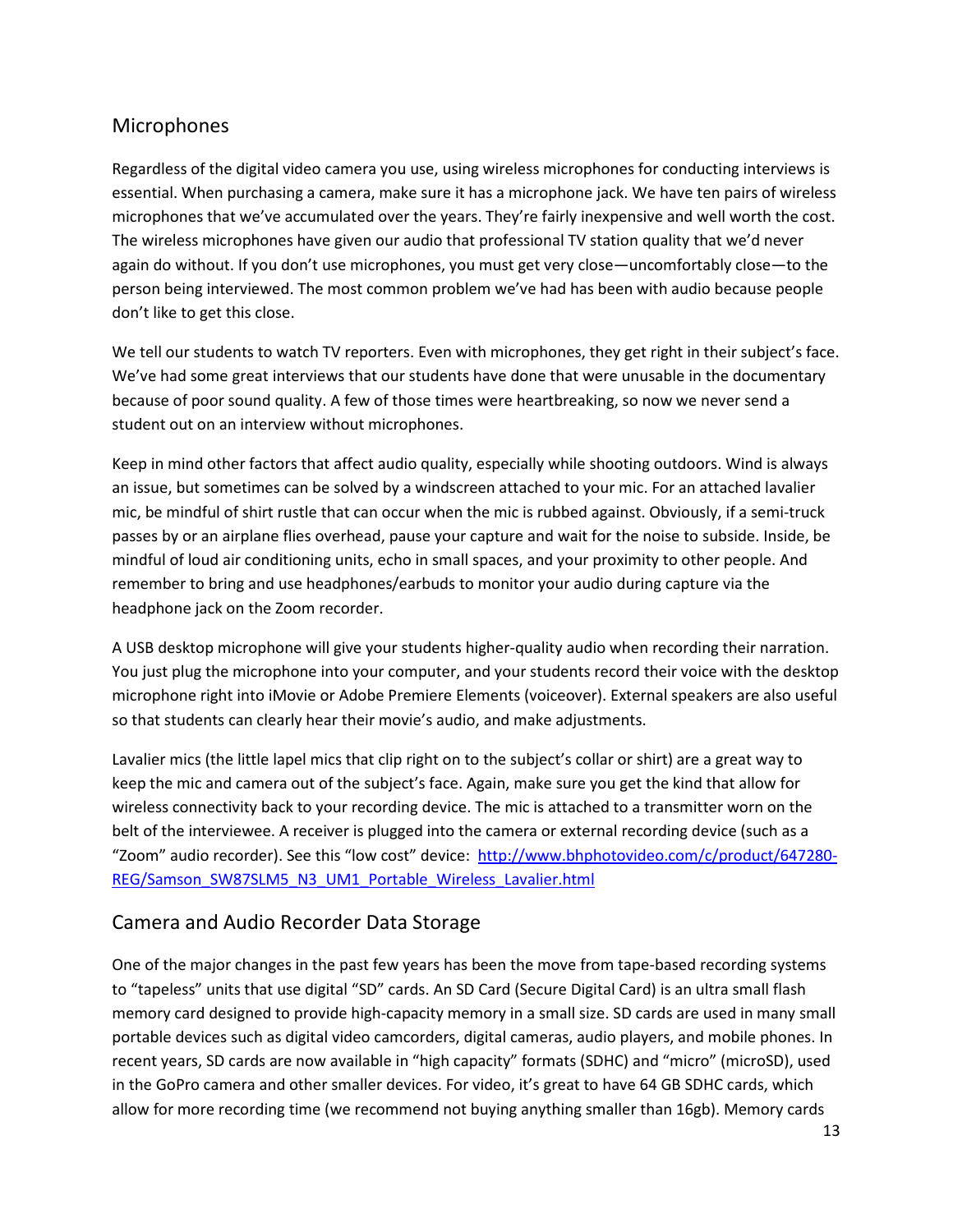come in different classes and speeds: class 2 being the slowest and 10 being the fastest. Class 10 SD cards should be used whenever possible. The main thing is to make sure that your SD card is compatible with your camera (older cameras may not read the newer SDHC format, for example). For a good discussion about all the formats and history, go to this article in PC Magazine: <http://www.pcmag.com/article2/0,2817,2388408,00.asp>

### External Storage

External drives are not essential but highly recommended. This will allow you to download your work for storage, retrieval, and archival/backup without filling up your computer's hard-drive. An external drive also allows for portability. It's a great idea to have a "master" hard-drive for storing all of your raw and edited files and back-ups. It's not uncommon to find external drives with capacities of 4 TB and more (that's four "terabytes" or 4000 gigabytes). We use "ruggedized" 1 TB drives from LaCie for use in the field. They are more expensive, but a bargain when you consider the "value" of the data you are storing.

Keep in mind that  $1 \text{ TB} = 1000$  gigabytes (GB), while  $1 \text{ GB} = 1000$  Megabytes (MB), and  $1 \text{ MB} = 1000$ Kilobytes (KB).

A good standard "universal" format for *external* drives that is compatible with both PC and Mac files is exFAT. exFAT has virtually no upper limit for storage, whereas FAT32 has a 16GB ceiling. NTFS is the most efficient if you are ONLY using PC equipment (Macs can read NTFS but not write to it). exFAT is good for both Mac (as long as your OS X is after Snow Leopard - 10.6.5). When you purchase a new hard-drive, you will be prompted to format the drive as NTFS, FAT32, or exFAT…or for a Mac, Mac OS extended. For more information about formats, see the article here:

<http://www.macyourself.com/2012/03/11/how-to-format-a-drive-for-mac-and-pc-compatibility/> Bottom line: Format your external drive as exFAT.

### Data Transfer

Most machines will allow for transfer of data through USB 2.0 cables. Most DSLRs (digital single lens reflex) cameras and video cameras have a mini USB port to standard USB port download cable. Some newer cameras may ONLY have the ability to transfer data using a wireless Bluetooth connection, or you may need to take the memory card out of the camera and use a card reader. Many of the newer harddrives use "USB 3.0" (5.0 GBPS transfer) standard for faster data transfer. Newer Mac computers (and some higher end PCs) now have a port called "Thunderbolt" (10.0 GBPS) and now Thunderbolt 2.0 (20GBPS) for ultra fast data transfer [\(http://support.apple.com/en-us/HT5219\)](http://support.apple.com/en-us/HT5219). Firewire (aka IEEE 1394) was popular for a number of years. It has been effectively eclipsed by USB 3.0 and Thunderbolt. Read more: <http://www.wisegeek.com/are-firewire-ports-becoming-obsolete.htm> For more about data transfer standards: [http://www.infoworld.com/article/2609556/computers/not-just-for-macs-](http://www.infoworld.com/article/2609556/computers/not-just-for-macs--thunderbolt-rumbles-into-pcs.html) [thunderbolt-rumbles-into-pcs.html](http://www.infoworld.com/article/2609556/computers/not-just-for-macs--thunderbolt-rumbles-into-pcs.html) Bottom line: you want to ensure that your camera and your computer are compatible with regard to data transfer protocols.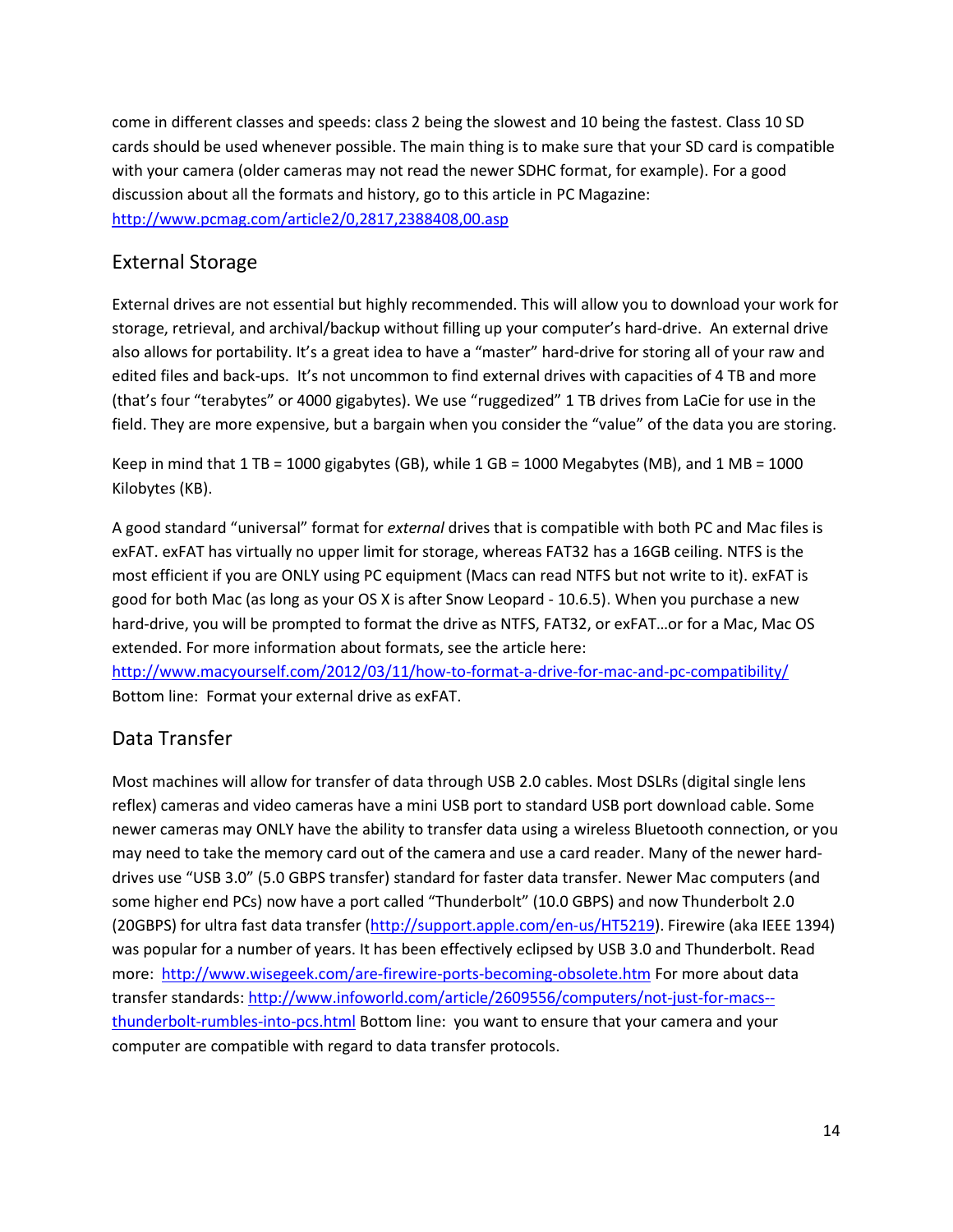### Other Equipment

Tripods are a necessity to ensure that students get clear and steady footage. Fluid head tripods are the best for a smooth, fluid movement, but any tripod is better than no tripod. Again, headphones are a good idea for the cameraperson to use to make it easier to check the quality of the audio while filming the interviews.

You also might want to have some digital still cameras available to the students so they can capture still images, such as photos of the interviewee, objects such as historical artifacts, or historical locations. With iMovie, you can add motion to your photos and pan and zoom in on specific parts of the photo, just like you see in PBS documentaries (also known as the Ken Burns effect).

A flatbed scanner is a good addition so the students can easily include images from books or items such as photographs, newspapers, or letters in their movies. They just scan the image, add it to iPhoto (the Apple iLife application for organizing, editing, and sharing digital photos), adjust the color and brightness and crop out the parts they don't want, and then add it to iMovie.

Carrying bags are a good idea for protecting the camera and transporting other equipment, such as tripods and microphones. Micro-fiber cloths (the same type you would clean your eyeglasses with) are great for cleaning smudges or fingerprints off of camera lenses.

The following is a basic checklist of equipment needs:

- Computers with the audio and video editing applications (Two would be the minimum for a class, but four are recommended.)
- Digital video cameras (You can start with one or two. Some students may have their own).
- Digital still camera (to capture still images)
- Digital audio recorder (for high-quality interview audio)
- Wireless microphones (It's best to have the same number as cameras.)
- Tripods (one for each camera)
- A flatbed scanner
- One or two USB desktop microphones for narration
- A carrying bag (one per camera)
- Extra SD cards (for storage)
- Extra camera batteries
- Headphones (for ensuring good quality audio while filming)

#### Optional:

- Lighting kits (we have moved completely to LED systems)
- Speakers (one set per computer)
- An external storage device (such as a FireWire or USB drive)
- Blank CD or DVD discs (if you're planning to publish the documentaries on a CD or DVD)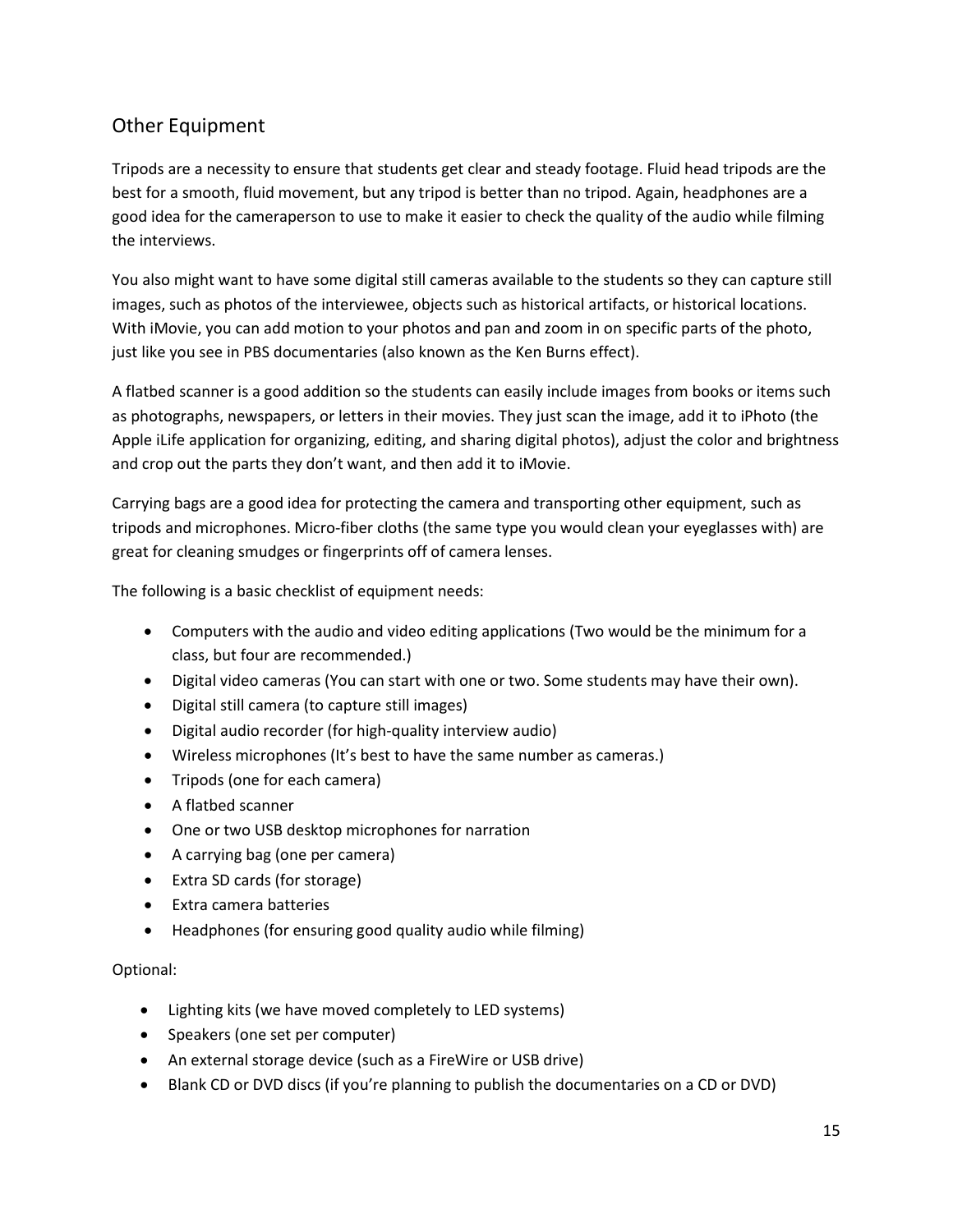- Hardcase for the camera (Pelican)
- PluralEyes software (audio and video syncing)
- Adobe Creative Suite (gives you access to other creative programs such as Photoshop)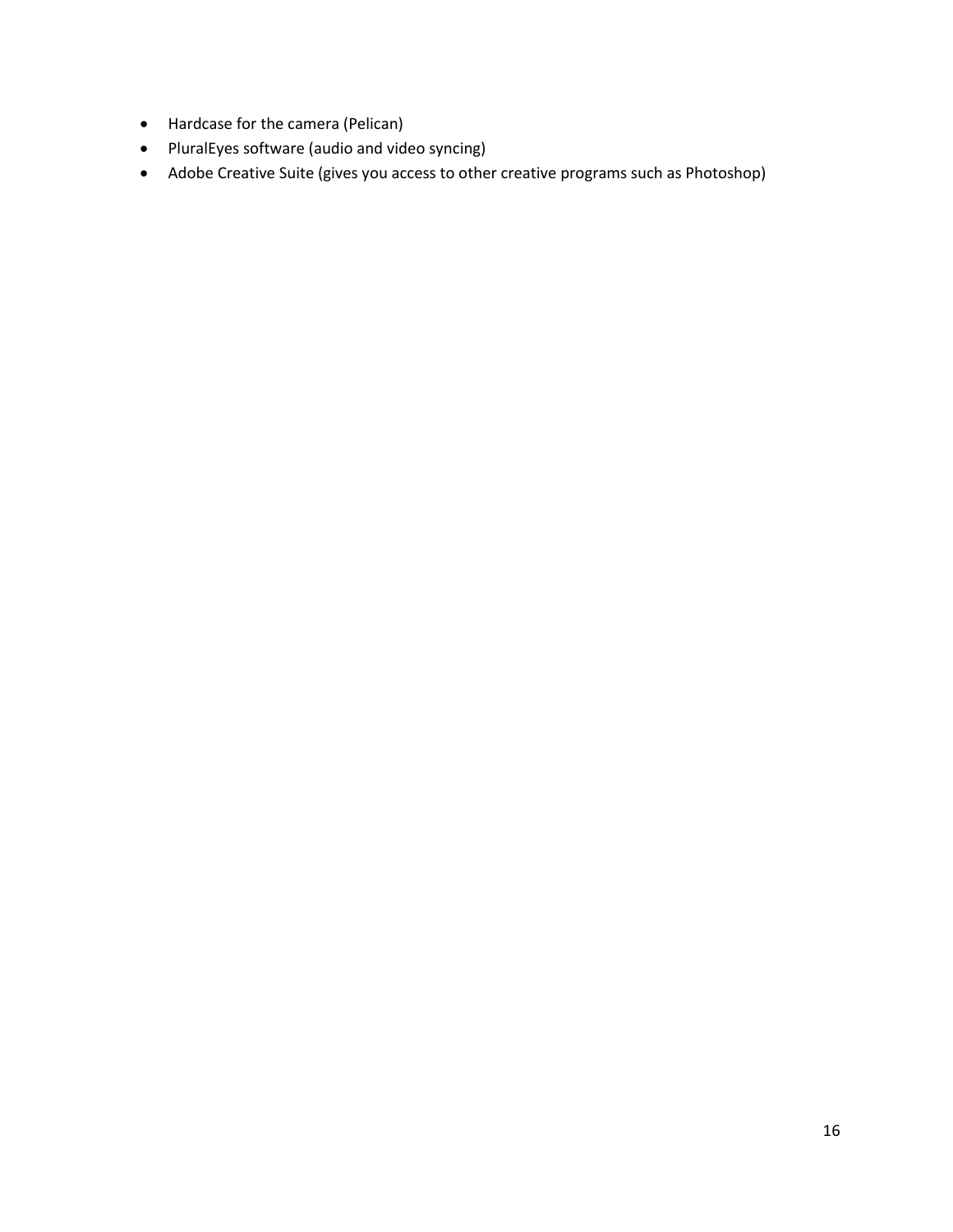## The Production Process

Part of the production process is helping the students learn how to research the topic and gather resources and how to best use the equipment to film their interviews.

When you first introduce the video cameras to the class, point out that they need to remember two basic rules: First, treat the equipment as if you paid for it. Treat it with respect, and be gentle. Don't force anything together or apart. Second, if you don't know, ask.

### Filming Techniques

A third and fourth rule could be added to those presented above: Practice, practice, practice, and be prepared for anything. Before filming an interview, students need to practice with the video cameras. Two main basics to practice involve placement and lighting.

Often interviews are conducted at homes. We encourage students to look for an interview spot that is comfortable for the person being interviewed. A real problem with this can be what is behind the subject being interviewed. Students need to visually troubleshoot and notice distractions that might show up behind their subject. Often the background is too busy or there are things that appear to be growing out of the subject's head. Students must be aware that these problems become much more evident on film than when they're filming. Students might have to move the subject or something from behind the subject. People are usually agreeable about this as long as the students explain what they're trying to do. We suggest that our students tell their subjects that their teachers are real picky. Blaming us makes it easier for the students to feel more at ease in moving their subject around. It's also nice if students can move their subject away from the wall to create a sense of space. This helps bring out the subject's face, creating a bit of a three-dimensional effect.

#### Rule of Thirds

Many of the techniques we teach are the same techniques any photographer would practice, such as the rule of thirds. The cameraperson should try to make sure that the person being interviewed isn't right in the middle of the screen. Have students watch interviews on TV and notice that the subject is always slightly off to the right or left. Whatever the side is, the subject should be looking into the other two-thirds of the shot to make it appear that he or she is looking into space or at a person, and not at a wall. The student conducting the interview should position himself or herself slightly to the side so that the subject is not looking directly into the camera. Using the rule of thirds should be subtle. If the subject moves around a lot, it's okay if he or she becomes centered. A good shot can start with one to two inches of space above the subject's head, with the lower portion cut off at the waist. This gives the cameraperson a chance to pull slowly into the subject's face during the interview. The problem we have found is students not pulling in tight enough. As the cameraperson zooms in, they should zoom in on the top of the interviewee's head, rather than his or her chin. An effective technique is to zoom in even tighter on the face to bring out the eyes in emotional part of the interview.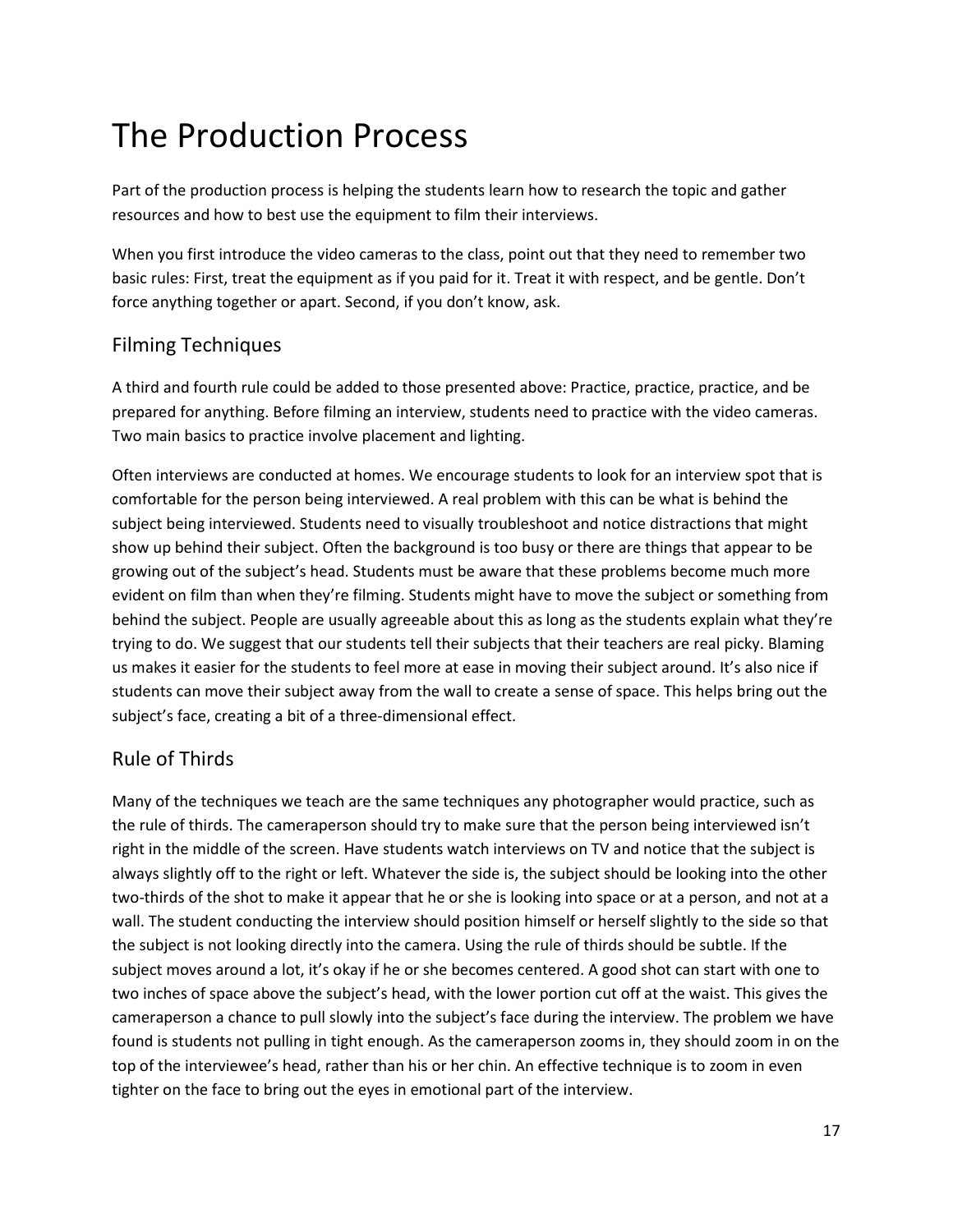### Lighting

Because we do not have professional studio equipment, such as special lighting, using existing lighting requires the student to make conscientious choices. They should move the tripod around and take the time to look at the subject through the camera and check for good lighting. Good light, but not direct light, should come in from a slight side angle, so that one third of the subject's face is in a subtle shadow. To get some variety, it's a good idea to film a few interviews outside. The best situation would be on a clear day in the morning or in the evening when the sunlight is warm and not too direct. Cloudy days also work because the direct sun has been naturally filtered. When interviewing, students need to be sure to avoid backlighting, which results from placing subjects in front of windows. We always tell the students that the key to a good-looking interview is to focus on the eyes—there should be points of light visible in the subject's eyes. If backlighting can't be avoided, more light should be placed in front of the interviewee's face to avoid shadows and dark, emotionless images.

### Conducting Background Research

Students benefit from documentary work in a number of ways: Not only do they experience active learning, but it's active learning complemented by research and note taking. Before they conduct interviews, the students must have gathered sufficient background information about the topic. The point is, of course, that the students must demonstrate a basic knowledge of the topic in order to ask good questions and gain the trust and respect of the person being interviewed. Once the interviews are complete and the story writing stage begins, the students can gather additional statistics and research to help bring their subject's sound bites together and enrich the telling of the story.

During the research stage, students need to find what we call filler shots, supplemental material, or Broll, which includes photos, letters, memorabilia, film footage, and so on to complement the topic. Students can use a digital still camera to take photographs of the person they interviewed, historical sites, or of objects such as medals, trophies, and so on. They can use the same camera or a flat-bed scanner to capture images of items such as letters, pictures in books, print photographs, and so on. If you don't have a still camera, students can tape or hold an item up against a wall, and with good lighting (no glare), they can film it with the video camera on the tripod. In the past, we would pan or tilt the camera to get the movement you see in professional documentaries. Now you can add movement to still images with iMovie, using what is called the "Ken Burns Effect." This is a great tool, allowing students to do all the panning and zooming on the computer instead of manually.

As for locating film footage, a lot of film out there is now public domain—such as government and military footage. We also get help locating footage from our Community Access TV station, as well as our local TV and news stations. Your state congressperson's office and other community organizations are also good resources. Much of the footage you find will need to be converted to the digital format. If it's in VHS format, you just insert the tape in your VCR and connect your digital video camera to the video out jacks.

Switch the video camera to the VCR setting and record what you need. Now it's ready to import into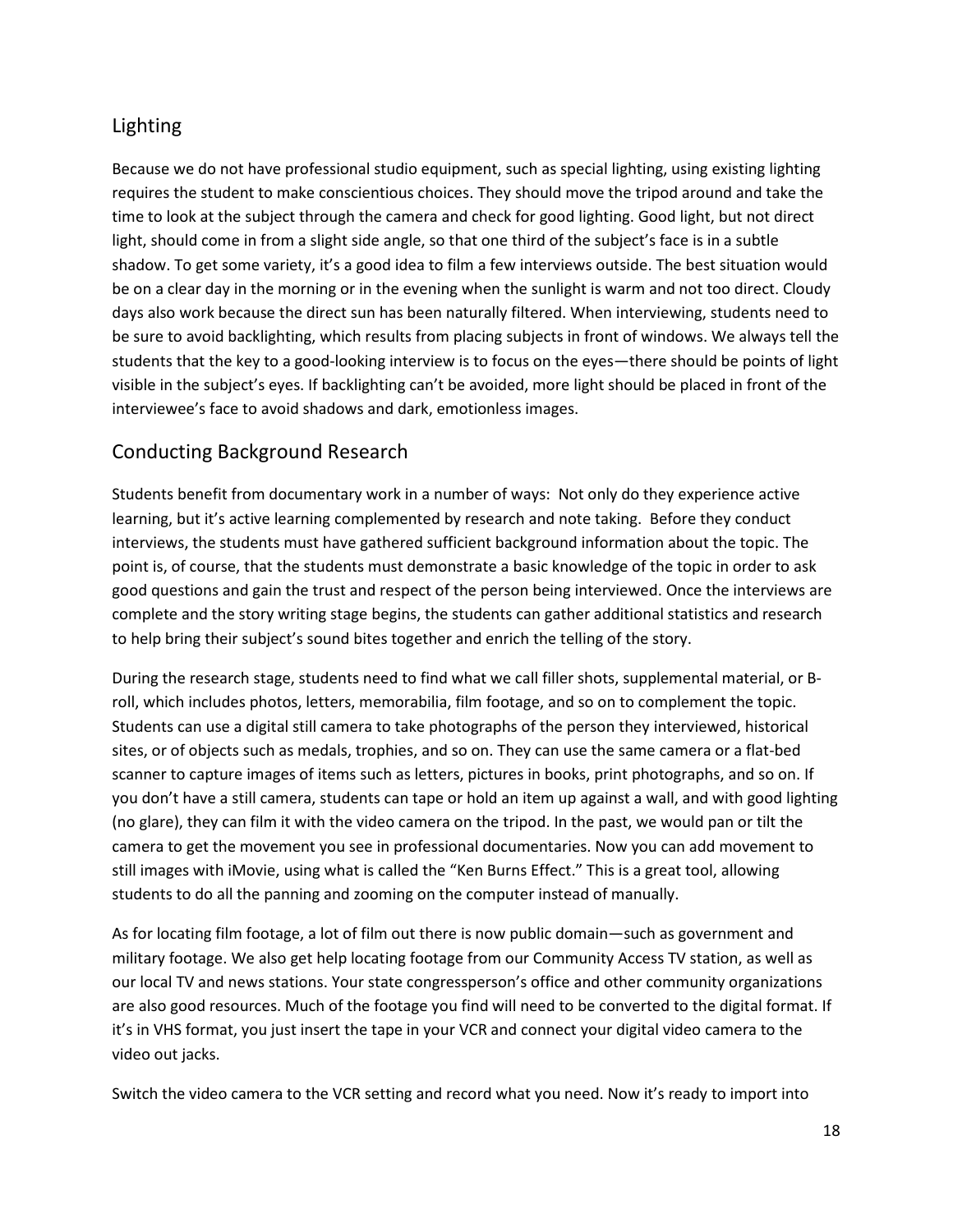iMovie. The fastest growing image library is the Internet, where you can find images and video that can be imported into iMovie. Make sure that the images you find are high resolution or they will look grainy in your movie.

You can use iPhoto (also part of the iLife software suite) to organize and edit your still images. You can organize your images into albums so it's easy to find the ones you want to use in your movie. You can also use iPhoto to edit your images to make them lighter or darker, adjust the color, eliminate red-eye, crop them to select only the part you want to keep, and more. The images in your iPhoto library are instantly available in iMovie.

Your students will also want to locate appropriate music to include in their movie. They can find royaltyfree music on the Internet or import music directly from music CDs. They can also create their own music with GarageBand, another great tool from Apple that's part of the iLife suite. Students can use the included loops to create their music, use the additional loops included with the GarageBand Jam Pack collections, or they can record their own music. They can also include other types of audio files in their movies, such as clips of relevant speeches that may be available on the Internet.

Once the students have the music they want to use, they can then use iTunes to organize their music files. (iTunes comes installed with every new Mac or can be downloaded for free from the Apple website.) Similar to iPhoto, you can use iTunes to create a special playlist of music just for your movie. Your iTunes music library is also instantly available in iMovie.

While completing these projects, many people will ask about copyright concerns.

We refer to our local experts in that field, such as those available from Tech & Learning. See their "copyright flowchart":<http://www.techlearning.com/Default.aspx?tabid=67&entryid=8017>

We've purchased royalty-free music CDs and public domain image CDs and DVDs so we cover ourselves in this area.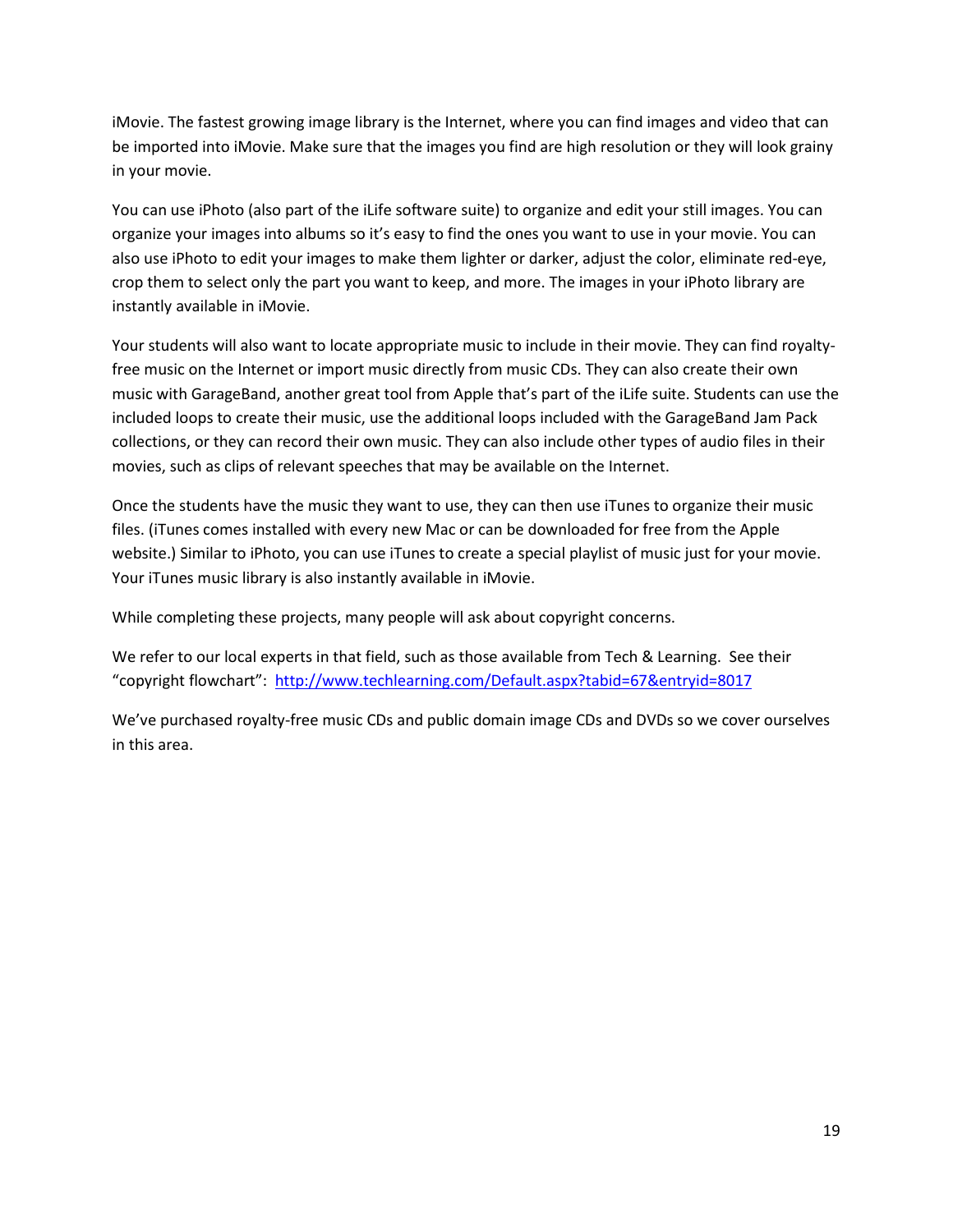## The Interview

One of our favorite topics to talk about with the students involves the elements of a good interview because it is the interview that shapes the story, and it is the interview that builds trust, rapport, and the relationship. Mature communication skills make an interview work.

### Preparing for the Interview

This communication starts from the moment students pick up the phone, knock on the door, or write the letter to contact their subject. Even though this step might seem basic to us as adults, students need to be reminded and even role-play how they are going to set up the interview. You might even want to give them a sample script: "Hello, Mr. Miller? My name is Mike Gillum, a student from Generic High School, and we're working on a documentary that focuses on the effects of our nearby nuclear plant. I received your name from my mother who said you've been an advocate for more restrictions concerning emissions. I was wondering if we could conduct an interview with you to record your views." Students should cover the who, what, and why in their introduction. They should be confident in what they're asking. The when, where, and how can be answered after the interview is granted. When establishing the when, where, and how, students should consider shooting on location or at the subject's home, making sure the arrangements are convenient for the subject. This initial contact establishes credibility and that indelible first impression.

### Conducting the Interview

When the student and the subject meet, the students are expected to act professionally. Students need to know what that expectation entails. At this point, you might want to call in a professional journalist or give students information you have from experience. At their face-to-face meeting, students should be instructed to reintroduce themselves and their mission. They should shake hands and provide an idea of what to expect, even information regarding the setup of the interview. While the equipment is being set up and checked, the interviewer can provide expectations or make small talk to make the subject feel more at ease. Being professional does not mean being stuffy. Once equipment is ready to go, getting the basic facts behind the story is important: the full name, title of person being interviewed, and the person's involvement in the topic. This establishes the facts and the foundation of the story.

A sound story is a mix of facts and reactions to those facts. To get good, emotional reactions, the interviewer has to show concern, passion, and knowledge about the subject. The interviewer also needs to show their subject that they are interested in him or her as a person. Some of this interaction is difficult to instruct or predict, but since you're not at the interviews, you need to trust these teenagers to be interested and educated listeners. We've had examples of students interviewing veterans and the veteran is getting emotional as he tells the story of losing a buddy to a bullet, and the next question the students asked (with no pause in between) was, "So, how was the food?" So we need to remind students of what listening is all about. Remind students that listening is about silence.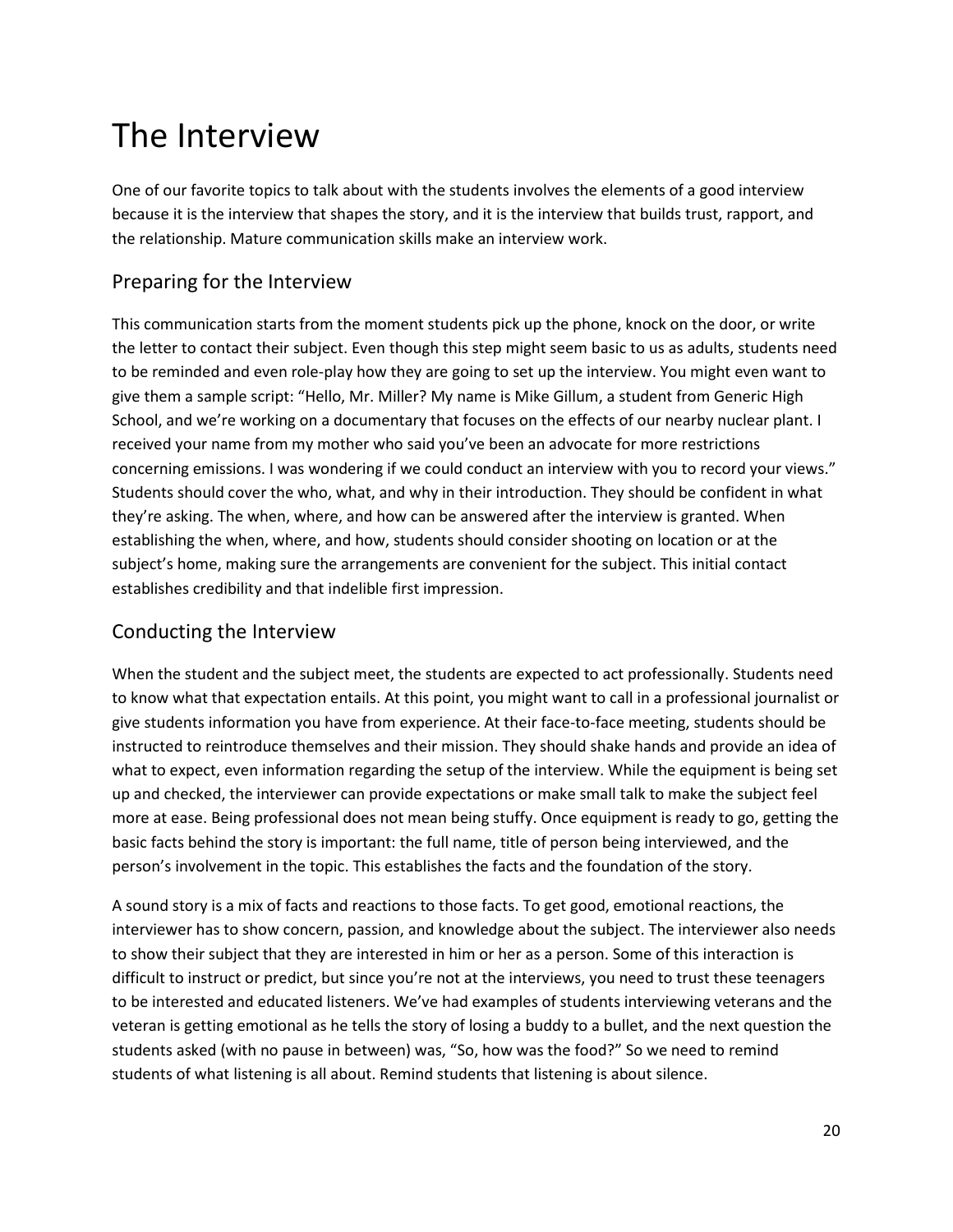As discussed in "Managing the Production Process," students should also learn the background information they need before going out to interview. This background information stimulates questions they should ask, recognizing that they will need to veer from those questions as situations arise and as follow-up questions are needed. Having the class brainstorm questions together is also beneficial. The best questions to ask include open-ended questions rather than "yes" and "no" questions; questions that will elicit the essential Who? What? When? Where? Why? How? These questions should trigger emotion and produce powerful sound bites. Students need to create a list of interview questions and bring it with them to their interview.

When concluding the interview, students need to remember the power of a thank you and a handshake. Students should also inform their subject as to the "what next" question their interviewee might have, telling them what will happen with their interview and when they should expect to see themselves on film. We have our students send a thank you note and also an invitation to our open house showing of the documentary. This touch brings everything together.

You can use the following guidelines to review the interview protocol with students.

#### Interview Guidelines

- Set up the interview.
- Act and look professional, but be personable.
- Be prepared—do background research.
- Define and state the purpose of the interview.
- Ask the easy questions first.
- Be a good listener and be sensitive.

• Throughout the interview, take mental notes regarding nonverbal communication, which can reveal much about an interviewee's feelings or attitudes.

- Don't talk too much.
- Probe behind answers and ask follow-up questions.
- Ask for details—ask concrete questions.
- Save the tough questions for last.

• Ask about photos, public relations material, letters, awards to use as background material for B-roll, and then film or photograph these items and let the subject tell you about this material.

• Conclude the interview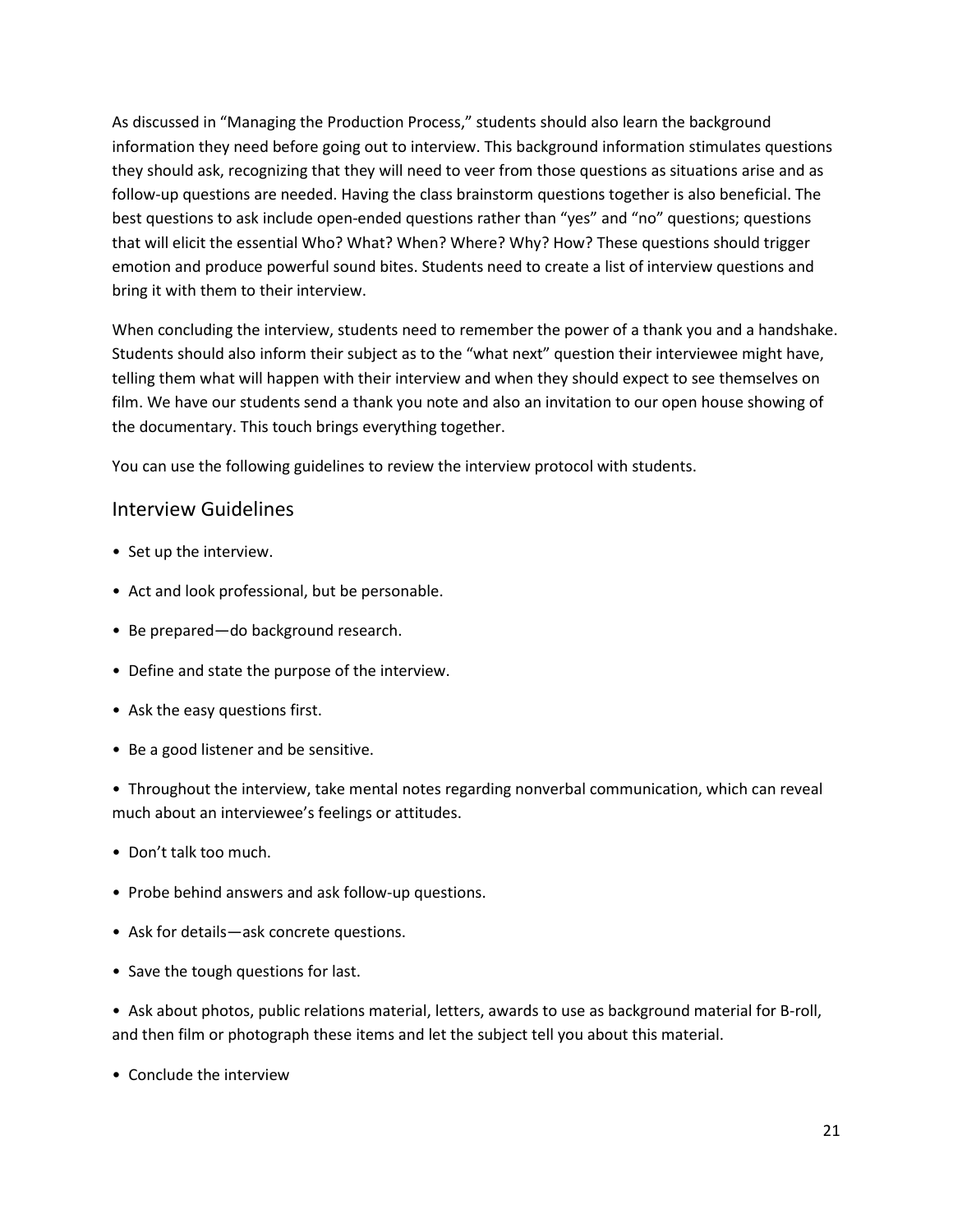Once the students have left the interview, they should have a strong feeling as to what they want to do with this story—what sound bites they want to use, what direction to take the story, and what message they want to present based on the interview. Often, the day after the interview, students will want to discuss with the class how their interview went, sharing everything from disasters to success stories. This reflection is essential. Other students can learn from mistakes made and be motivated by great stories captured.

### Logging the Interview

One of the less exciting but crucial steps regarding the documentary process involves logging or transcribing the interview. This step involves listening to the filmed interview and writing down the responses and the times.

Though time consuming, this step is important for at least two reasons: 1) It helps speed up the writing and editing process when students don't have to guess and spend time looking for those five sound bites they want to use in their story or the documentary. 2) If these interviews will be stored for posterity, the transcriptions would be beneficial for people doing research in the future.

We tell students that transcribing the interview will take at least one hour for every ten minutes of interview. While some information can be summarized or categorized, it's best to have a verbatim transcript. We ask them to make two printed copies of the transcript: one clean copy for cataloging and one for writing on that they can use for highlighting and brainstorming their story ideas.

*DLC: A good trick for transcribing interviews automatically is to upload the video of the interview to YouTube, then click the "more" button. You will find the option for producing a transcript, complete with time code. This can be cut and pasted directly into your log.*

See Appendix C, "Sample Interview Transcript," that you can share with your students as an example of what their transcription could look like.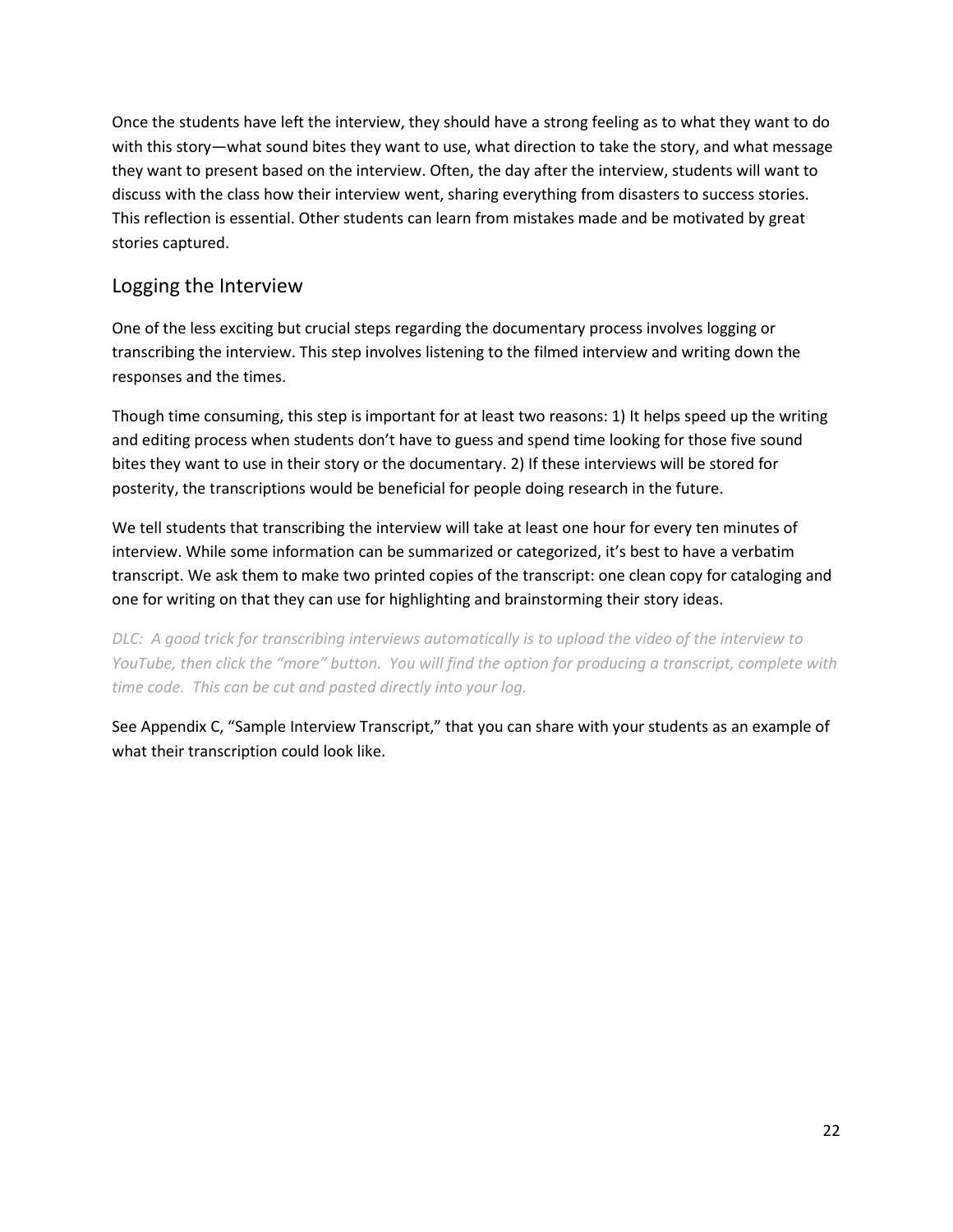## The Writing Process

Once the interviews and transcriptions are done, we ask students to develop the script for the documentary.

### Writing the Script

You can use the following "Steps in the Writing Process" to discuss how to proceed with the class. After the script is completed, it's used in a storyboard that combines the spoken and written words of the film with the specific clips, images, music, other audio, and other elements that will be used.

### Steps in the Writing Process

1 As you begin to develop the script, decide on the major theme on which you want to focus. What is each interview subject's story? What do you want the audience to think after viewing each subject's story? After viewing your whole documentary or your portion of the class documentary?

2 Write a lead, or an introduction, for the whole documentary or your portion of the class documentary. A lead is a journalism term for the opening statement made in a story. It is meant to capture attention as well as capture the direction and mood of the story. The lead for the whole documentary should portray its purpose or mission.

3 What sound bites will you use to complement your lead/angle? Go through your transcription log and select potential sound bites by making notations on the log. Try to use at least one to two quotes from all interviewees. When you're done, make a list of the sound bites, with the exact quote and time so importing quotes into iMovie is more efficient. (For example: "Coming home: Jones—33:12-34:33 'I remember going to a bar for a drink as soon as I got off the plane. The first question the waitress asked me was how many babies I killed.' ")

As you review the interviews, keep notes on what reactions you're lacking and those that you feel will be necessary to get from another source, such as another interview.

4 Look at the background information you accumulated during your research and determine any additional research that needs to be done. Divide the research among yourselves or solicit help.

5 Construct an outline for the script. Develop a clear outline. Where do you want to start? What flows together logically and chronologically? Where and how do you want to end? Consider a motif to tie it all together. Consider a title for your segment.

6 Write a rough draft for your documentary, complete with transitions, quotes, and a conclusion. Write the script in a journalistic style—one that is conversational, capturing a cadence. This script should be complete with facts, reaction, and emotion. A typical setup for documentaries and news stories is news, news, reaction to that news, news, reaction, news, reaction, news, news, reaction, and so on.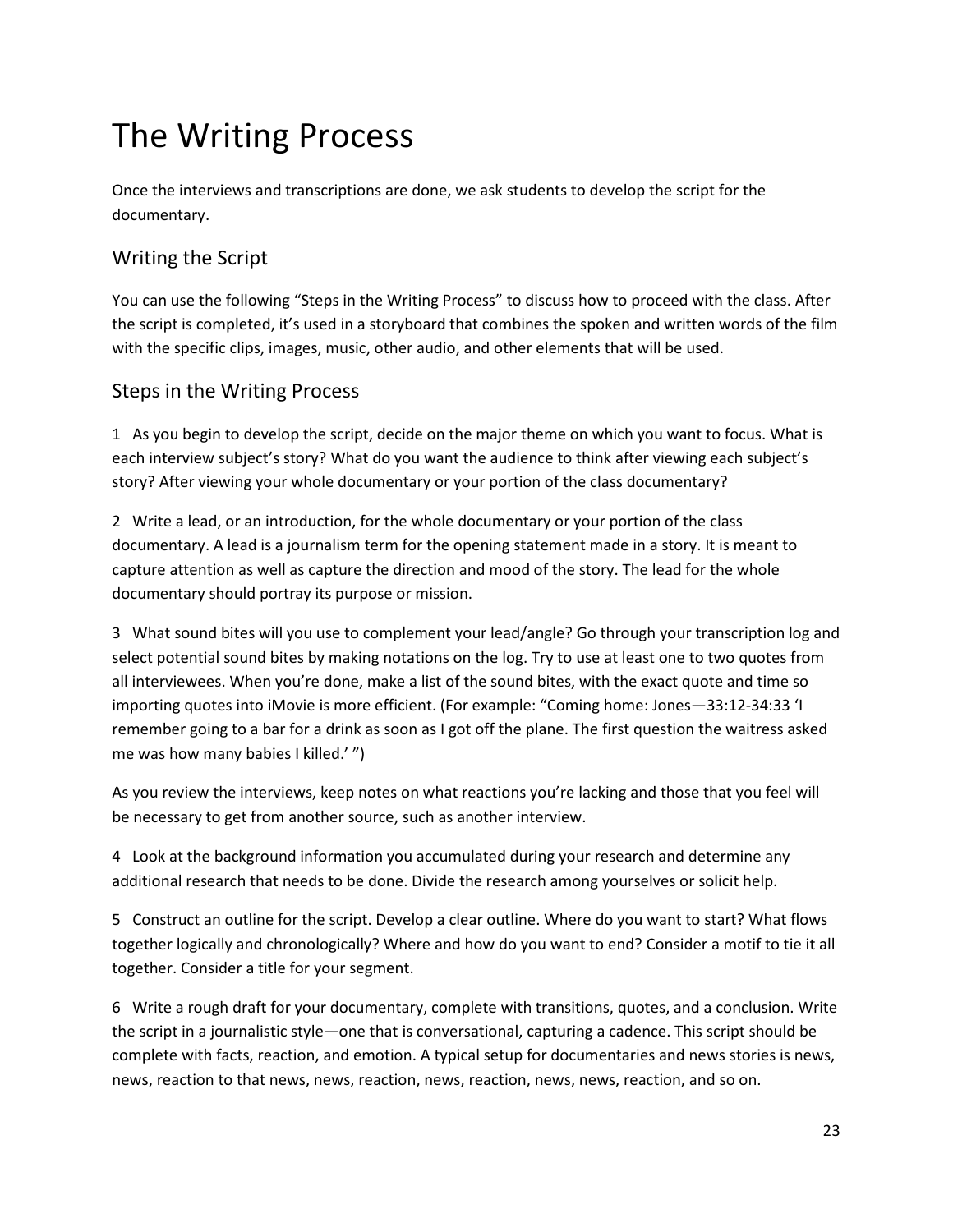- 7 Edit and reedit your script.
- 8 Hand in your rough draft.

#### Determining the Theme

Explain to students that in the writing process, one of the most essential aspects is deciding on an angle, which is a theme or a message for the audience. Progressing without that direction is difficult and dangerous. If smaller groups are working on individual stories, they need to decide on the angle within their group. If a small group of screenwriters is responsible for writing the whole script, brainstorming as a class would work so everyone's input is heard. Like every other stage through which students progress, it's a good idea to study the examples of the professionals, such as Tom Brokaw's segment on The Greatest Generation.

#### Writing the Introduction

You can use the following suggestions as you discuss the process for writing an introduction (or lead) with students. If you're creating a class documentary made up of different groups' vignettes, each group writes an introduction for their portion. The introduction to the whole documentary can be written by a separate group of students, with input from the whole class.

• Within your introduction, focus on the goal of the documentary or your individual vignette—what emotion do you want to convey, what mood do you want to set, what lesson or purpose do you want your audience to grasp?

• The introduction should avoid overuse of adjective and adverbs, but instead be packed with power words: specific, concrete nouns and vivid action verbs. For example, what words or phrases come to mind when thinking about Vietnam veterans and the Vietnam War? Protest, misunderstanding, political conflict, unanswered questions, jungle patrol missions, VC warfare, Agent Orange, burning villages, protest music, unresolved issues.

• The introduction to the whole class documentary should include a mix of still and video shots that complement the narration, as well as any sound bites that pack enough power to belong here. This segment should be no longer than 3-4 minutes, but no shorter than 45 seconds.

You might want to have your students study introductions used in television or other video stories. They should note how the introduction leads into sound bites, how the subjects are set up, and how the story works its way toward the title.

For an example of an introduction from one of our student-led documentaries, seeAppendix D, "Sample Documentary Introduction."

### Setting Up Sound Bites

Each time an interview is used in the documentary, students need to make sure it has a proper setup.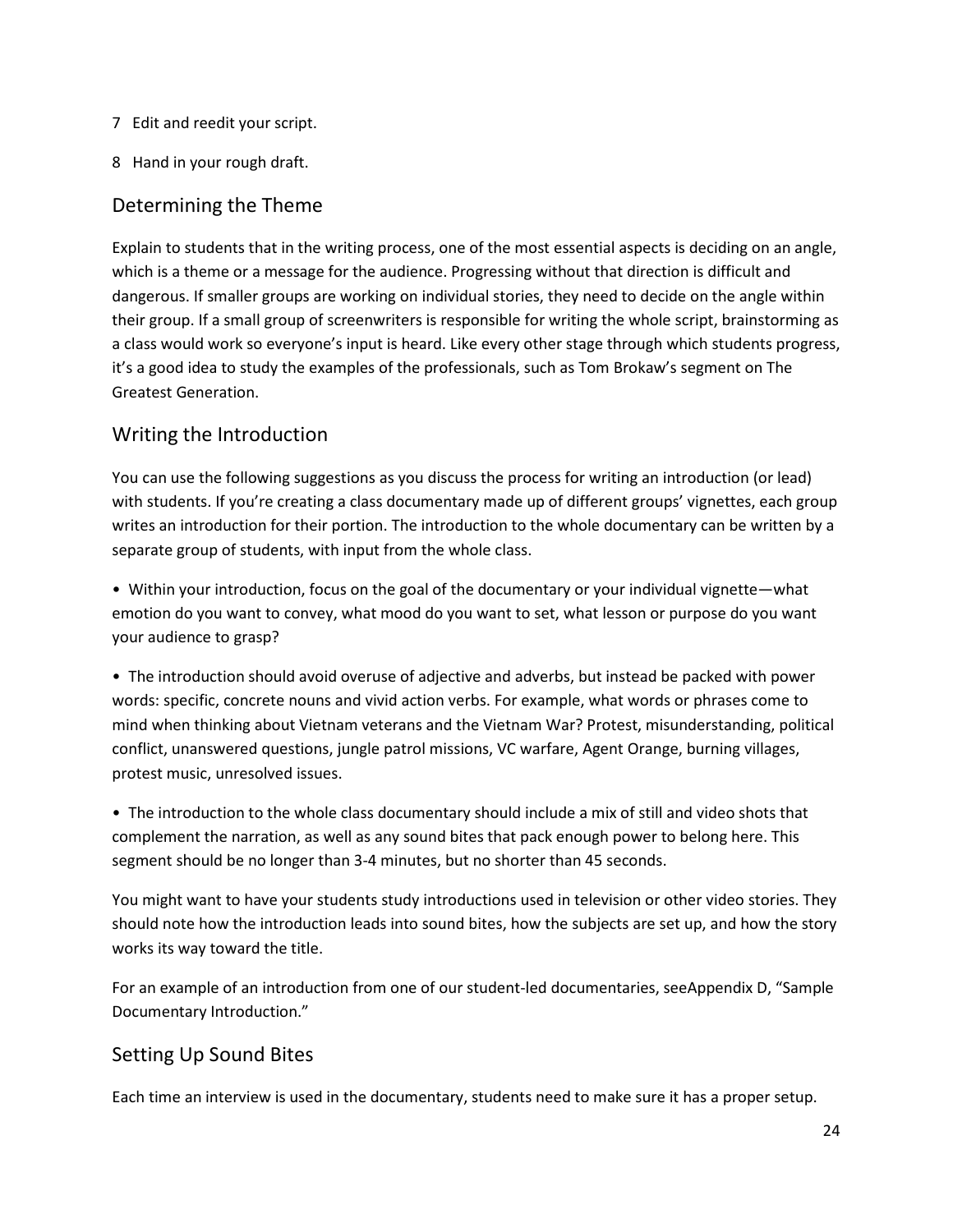Setting up a person's interview requires students to know these interviewees and their stories well. Here are some examples of such setups from our student-led documentaries:

"Paul Bussel has written about what war was like, about his own combat experience."

"As a W.W.II fighter pilot ace and recipient of the Congressional Medal of Honor, Joe Foss represents the American hero (leads into sound bite of Foss). In the squadron Foss led, half of the boys were right off the farm—they knew how to hunt and never give up." (This is followed by Foss's stories of boys who never gave up.)

Remember that the script should provide the facts and set up the sound bites, which provide the emotions and the stories.

#### Additional Script-Writing Tips

You can provide these additional suggestions to students as they develop their scripts:

• Don't forget about silence—don't feel as if you have to fill every second with talking. Sometimes images and music say more than words. Sometimes, silence can act as a transition.

• Break up sound bites with B-roll film or filler/supplemental shots.

• Focus on flow during the body of the documentary or your story, making sure all ideas transition together.

• You can place two interviews back-to-back, but make sure they don't repeat; instead, they should complement each other.

• A major challenge involves melding facts together with the emotion of the era or topic. For example: "GIs teach us again what we already know: how combat, killing, and seeing others killed is a brutal way to spend your youth, and that experience can haunt them years later."

### Completing the Storyboard

When students have finished revising their scripts, they're ready to develop a storyboard for their documentary or their portion of the class documentary.

During the writing process, a mix of sound and sights should be coming together as the story develops. This matching of sound and sights comes together in the storyboard. Here is also where students need to become serious about weeding through what might be hours of information and narrowing those hours into minutes. Now is the time to choose precisely what elements they want to use: Full interviews (voice and visuals)? Voice interview? Photos? Existing footage? There's a trick to weaving these aspects together, and that trick involves conciseness and some sacrifice and editing, editing, editing, rewriting, rewriting, and rewriting.

Storyboards are divided into columns for the video and the audio, with a third column sometimes used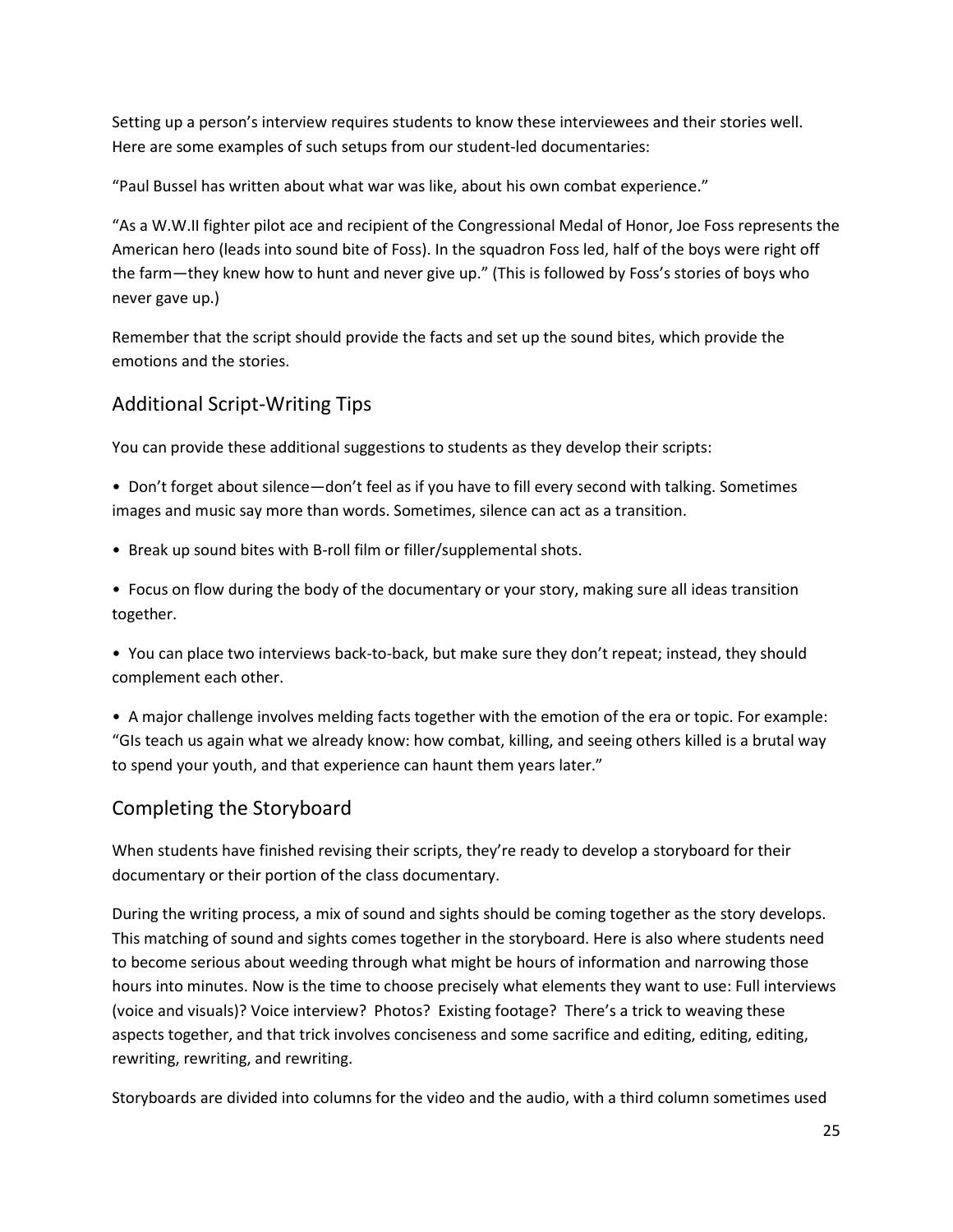for miscellaneous notes and reminders. The audio portion includes the script. As students complete the storyboard, they should keep track of shots still needed to complete the documentary.

For an example of a storyboard that you can share with your students, see Appendix E, "Sample Storyboard." Also, see Appendix F, "Storyboard Template," that students can use to create their storyboards.

The storyboard greatly aids in the next step, which involves combining the words and images on the computer for the final product.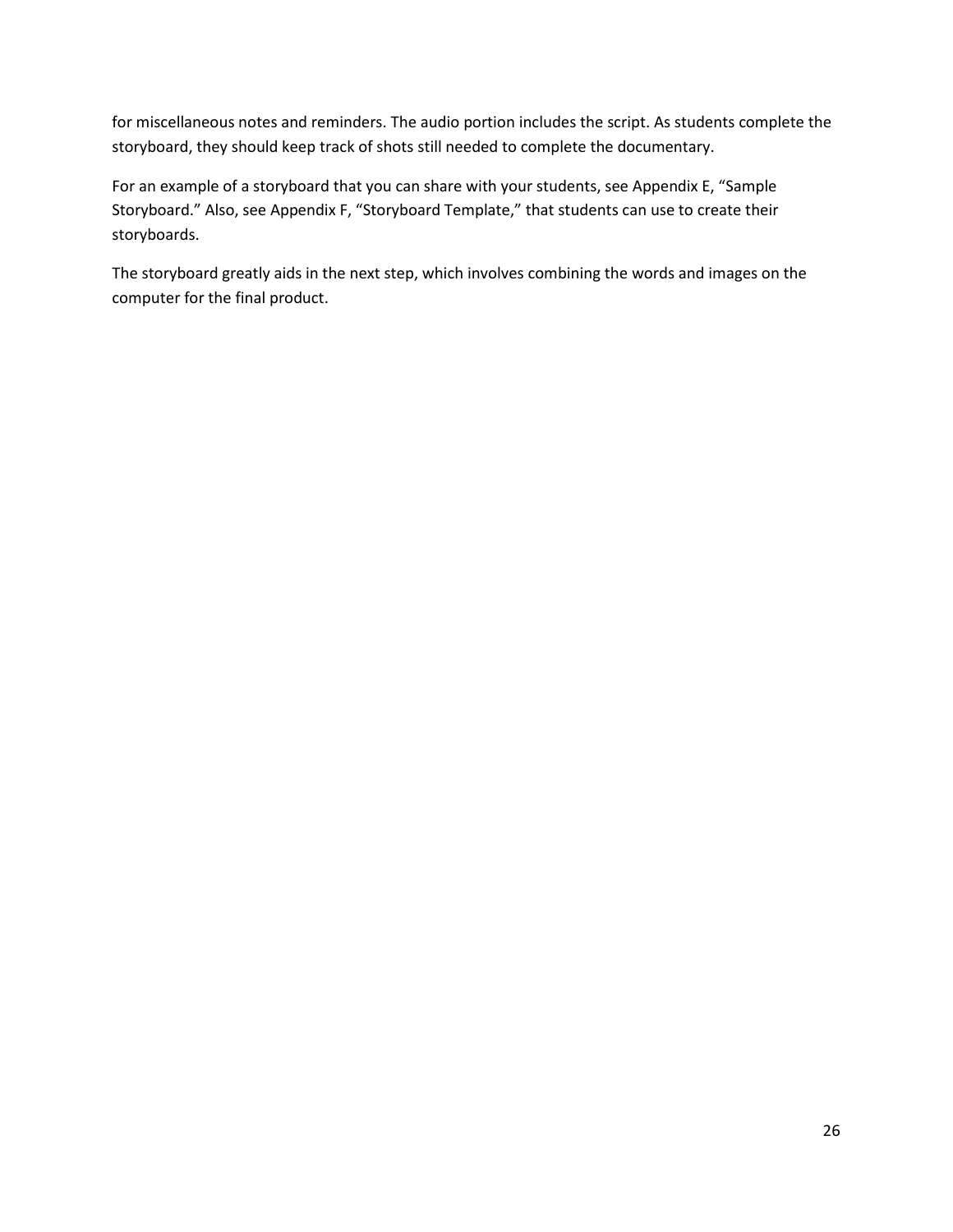## The Editing Process

In the editing process, our students use either Apple iMovie or Adobe Premiere Elements to import their video clips and to add narration, music, titles, transitions, and other elements. As an alternative to iMovie, try Adobe Premiere Elements (low learning curve and very cost effective)…plus it runs on a low cost PC. Read this article: [http://www.workinentertainment.com/blog/video-editing-software-for](http://www.workinentertainment.com/blog/video-editing-software-for-students/)[students/](http://www.workinentertainment.com/blog/video-editing-software-for-students/) There is a free and very comprehensive set of tutorials for Premiere Elements here: <http://tv.adobe.com/watch/learn-premiere-elements/get-started-with-premiere-elements/>

### Becoming Proficient with Editing

Although iMovie is easy to learn, one way to get up to speed quickly is by using the iMovie tutorial available at [www.apple.com/ilife/tutorials.](http://www.apple.com/ilife/tutorials/#imovie) Another helpful resource is The Macintosh iLife in the Classroom book from Peachpit Press. If you want even more help, Apple also offers a leader-led two-day workshop for educators on Documentary Filmmaking. This workshop is led by experienced professionals and is delivered at your school site for up to 16 educators.

If you had your students complete a smaller video project earlier in the year, they'll be well prepared to start editing their documentary. If not, you can connect a Mac to a projector and show your students the basic iMovie techniques. You can do this in less than an hour. After that, students are ready to venture out on their own. From there, you can help groups individually as they need help. Most of the learning is really learning on the go.

### Editing Steps and Tips

Following is the process we use for students to edit their final movie.

#### Creating a New iMovie Project

The starting point for using iMovie is to open the application and create a new project. iMovie includes a variety of themes that each offer a unified design for a movie, with titles and transitions that fit with that theme. You can choose a theme when you first create the project or apply a theme later.

#### Importing Video

The next step is to import the video clips you want to use. With the new project started, and the digital video camera connected to the Mac with the appropriate cable, you can run your camera using the buttons in iMovie to select the portions of the video you want to import. The video you import is automatically organized by date into events in the Event Library.

### Adding Video Clips and Other Images to Your Project

With the video clips imported, the next step is to drag the video clips you want to use from the Event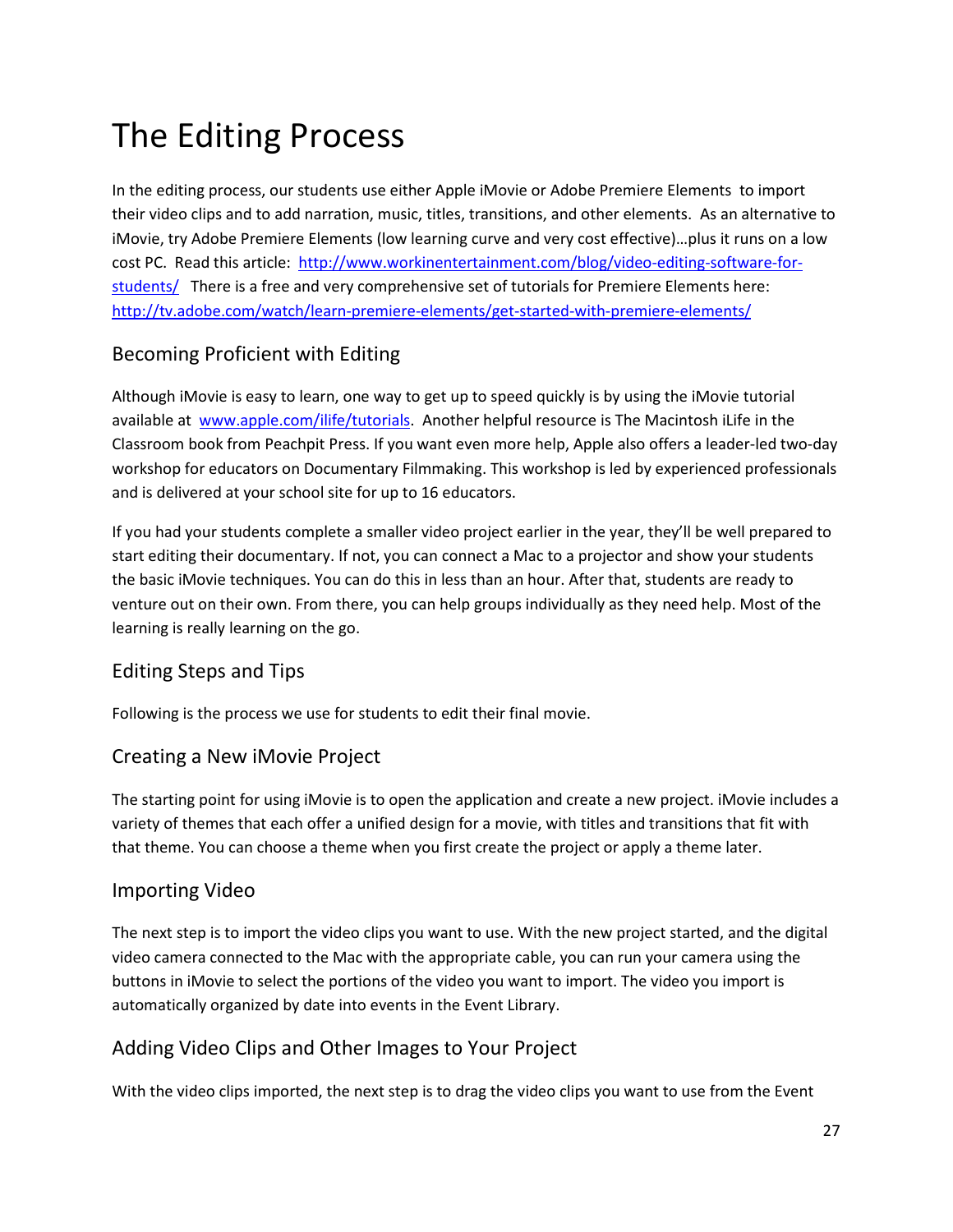Library to the iMovie project area and add photos and other images from the Photos browser. You can rearrange the order of clips and images, stabilize shaky video, and use the Precision Editor's tools to cut clips and make other edits to your movie.

### Recording Narration

For the narration portion of the script, the narrator can read right into the microphone built into your Mac, and record their voice directly into iMovie using the iMovie Record feature. For higher-quality audio, you can connect a USB desktop microphone to your Mac to record the narration. Once you record your narration, it comes in on a separate audio track in iMovie, so you can move it around to match with clips as needed. We also cut or split a lot of our narration audio tracks, as well as a lot of our interview sound bites so we have more flexibility in placing them in our movie.

Once you have recorded narration, you may need to adjust the timing of clips or still images to match the audio. One way to extend the time that photos are displayed is by using the Ken Burns effect, which adds a motion effect to still images.

### Adding Music

Another aspect of sound that needs to be considered is music. Music can play a key role in setting the mood and enhancing your project. If you've previously added your music to iTunes, you can add it to your movie right from iMovie. You can move it around, change the volume, or shorten or lengthen it to match your clips.

## Adjusting Volume

The volume of the audio for your clips can be adjusted, or even turned off completely. For example, you can lower the volume of the background music so that it doesn't interfere with someone speaking in your movie, or increase the volume of the person you interviewed so that they can be heard more clearly. You can also increase the volume of music in certain parts of the video for a dramatic effect. You can extract audio from a clip, and then "cut away" to use that audio over a photo or action scene.

## Adding Titles

You can add text throughout your movie, such as a title page, credits, citations, or even to add emphasis to powerful quotes. You have many options for how your text is displayed. You can have text presented over a black or colored background or you can put it on top of a clip, or you can add animation to your text.

### Using Maps

An easy and effective way to show locations being discussed in a documentary is with the animated maps that are included with iMovie. You enter the start and end locations—perhaps to show people's migration path—choose from flat and 3D map styles, and iMovie adds an animated map to your movie.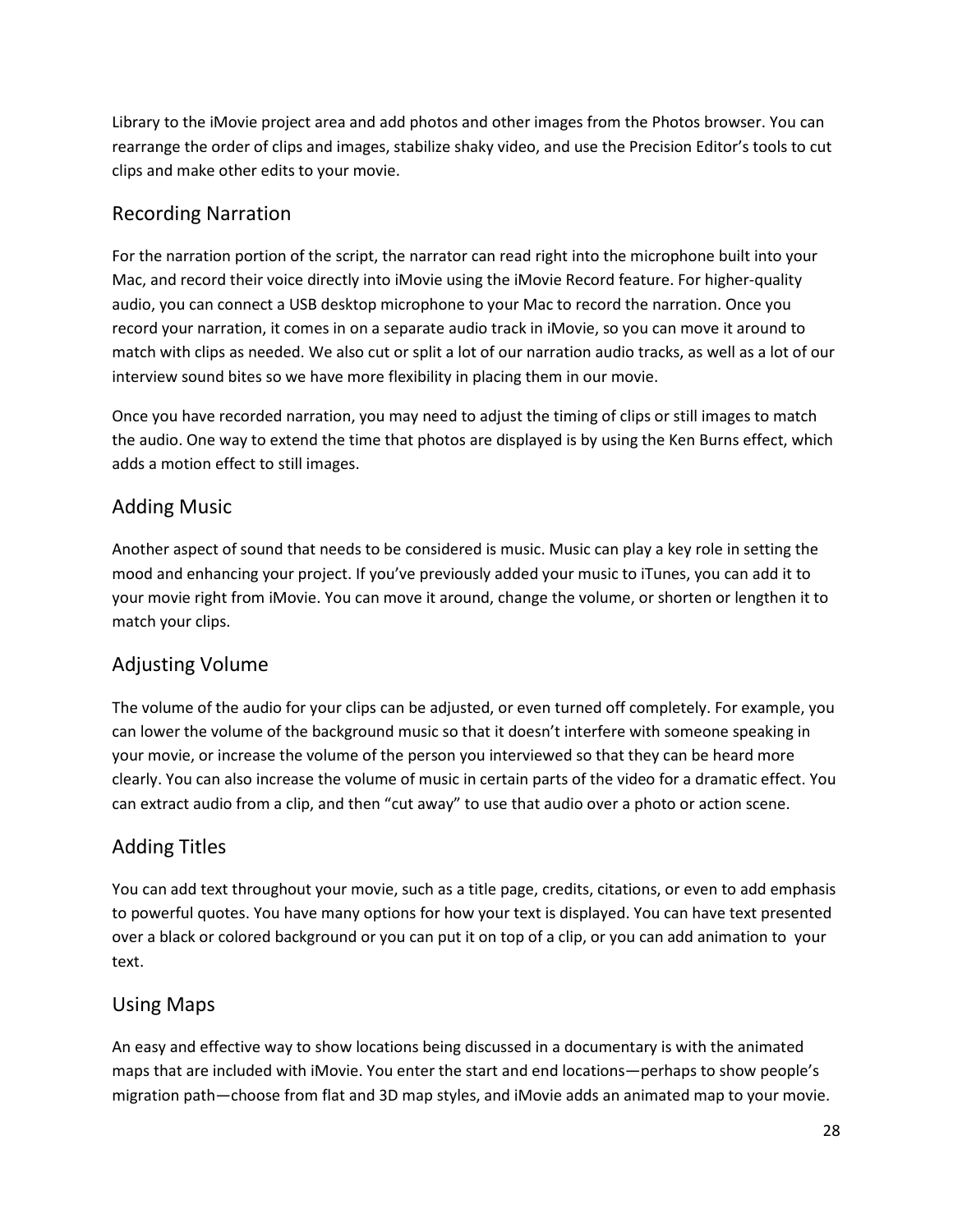## Using Effects

iMovie comes with exciting effects that can be applied to your project. Sepia tone is one effect our students have used frequently for a vintage look. Picture-in-picture and green screen effects, both available with the Advanced Tools in iMovie, can be particularly valuable in documentaries. With a picture-in-picture effect, you insert video that plays in a small window on top of another clip shown in the full screen; for example, an interview subject could be shown in the small picture with a clip of the event being discussed in the larger window. With a green-screen effect, you record video in front of a green backdrop, and then electronically "cut out" the subject and place that clip into another video clip. Students might want to do this to create a "you are there" effect, with a person talking in the location being discussed. We use effects sparingly. Make sure that effects don't distract from the story.

### Using Transitions

Transitions from one clip to another give your project a smooth and professional look. We mostly use the cross dissolve or overlap transitions. You can also adjust the speed of the transition. Cross dissolves steal a little of the clip from both sides and make your clip shorter. Overlap takes a little from the end of the clip, but does not affect the length of the clip. You should get the clips in and arrange them the way you want before applying transitions. Transitions should be one of the final steps of the project. Students need to be careful with effects and transitions so they aren't distracting.

### If You Make a Mistake

At any point in the project, if you have done something you did not intend to do, you can always undo your last action. You cannot use this Undo feature once you've saved your work. If you make changes to a clip and decide you want to start over, you can restore a clip back to how it was originally imported into iMovie.

### Putting It All Together

If you're creating a class documentary, each student group will now have a completed portion of the whole documentary. The next step is to combine these iMovie projects into one movie. You can do this by opening each group's movie project on one computer (more than one iMovie file can be open at a time) and then copying and pasting individual clips, sections, or a whole movie from one window to another to create one iMovie project.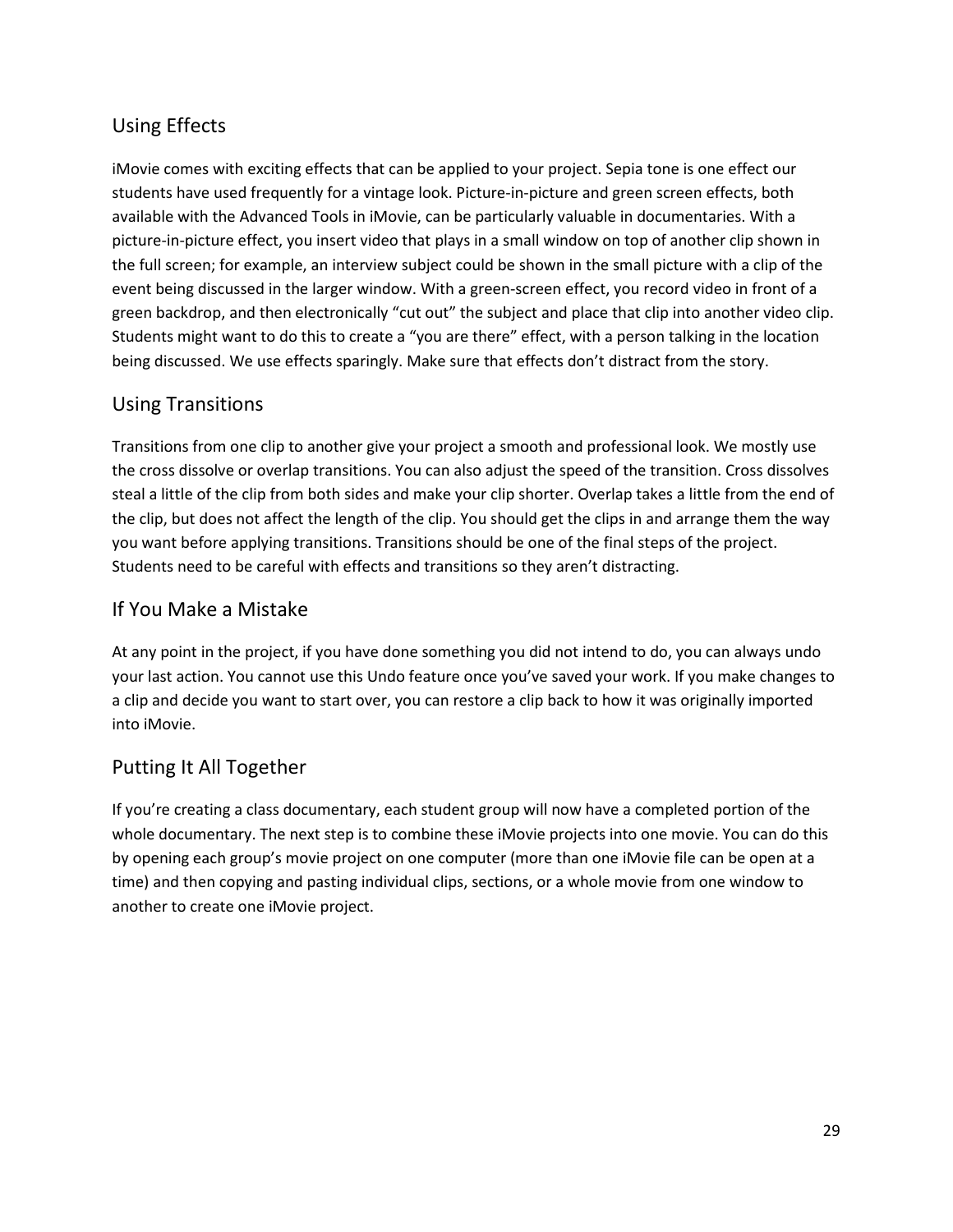## Publishing

### Sharing Your Documentaries

Once the whole movie is complete, you have several options for publishing it. You can copy your movie onto a CD or use the iDVD feature built into iMovie to easily create a professional-looking DVD of your movie, complete with chapters, coordinated menu, background music, and buttons. If you are using a Mac, you can also send the movie to iTunes directly from iMovie and then copy it onto an iPod for sharing.

You can put their final documentaries on your school website, post them on a webpage created with iWeb (part of the iLife suite) or other web-authoring application, copy them onto a CD, or, if your computer has a DVD-writable drive (also called a SuperDrive), your students use iDVD (also part of the iLife suite) to create their own DVDs, complete with buttons and menus. And, because DVDs hold so much information, you can put all of your students' documentaries on one DVD disc.

Another option is to export your movie as a QuickTime movie (.mov) and include it on either your school website or on a new webpage, such as a webpage created with iWeb, another iLife application. This is another easy way to share your students' documentaries with a wide audience.

Many schools and institutions are now sharing their finished videos on YouTube or Vimeo or other social media sites. Here are the instructions for uploading your movies to YouTube or Vimeo:

YouTube: <https://support.google.com/youtube/answer/57407?hl=en>

There is a long list of formats that you can use: <https://support.google.com/youtube/troubleshooter/2888402?hl=en>

Vimeo:<https://vimeo.com/help>

Vimeo supports all standard video formats (see list for YouTube above…it's basically the same).

Publishing on either YouTube or Vimeo is an attractive option as you can easily embed the URL of the movie into a class website (complete with thumbnail). You can also organize your videos into channels and groups in either YouTube or Vimeo.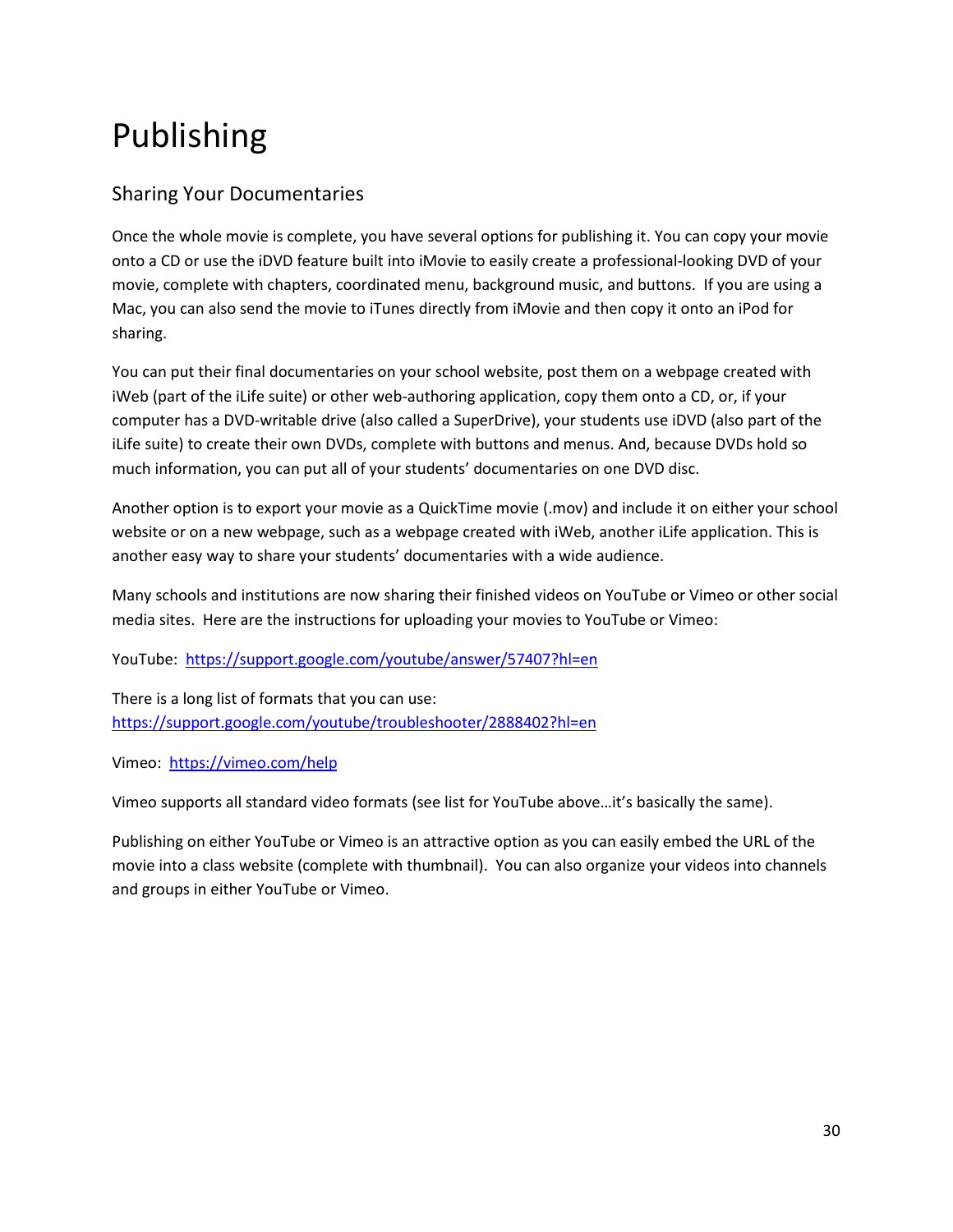## Appendix A: Sample Assessment Tool

Video Interview (100) \_\_\_\_\_ Camera setup: angles, fill frame, lighting **\_\_\_\_\_** Sound: quality sound bites, working microphones \_\_\_\_\_ Interview: questions, follow-up and timing, completeness of interview \_\_\_\_\_/ 100 Log (50) **\_\_\_\_\_** Appropriate amount of verbatim transcription **\_\_\_\_\_** Accuracy of time and quotes \_\_\_\_\_ Typed \_\_\_\_\_ /50 Filler or B-Roll (50) **\_\_\_\_\_** Amount: enough to complement the story **\_\_\_\_\_** Quality: steady camera, lighting, background \_\_\_\_\_/50 Written Feature Story and Storyboard (100) Storytelling: strong lead, focus on an angle, development of story/depth, capturing the subject's personality and life event, letting him or her talk \_\_\_\_\_ Flow: use of transitions, logical flow between facts and reaction quotes, consideration of pace **\_\_\_\_\_** Accuracy of historical and personal facts \_\_\_\_\_/ 100 Final Product (100) \_\_\_\_\_ Use of sound: natural sound, narration, choice of music \_\_\_\_\_ Overall effect: match between audio and video, effects used **\_\_\_\_\_** Completion of story and meeting deadline \_\_\_\_\_ / 100 \_\_\_\_\_ Any deductions: missed deadlines Total for the whole product (400)

 $-$  /400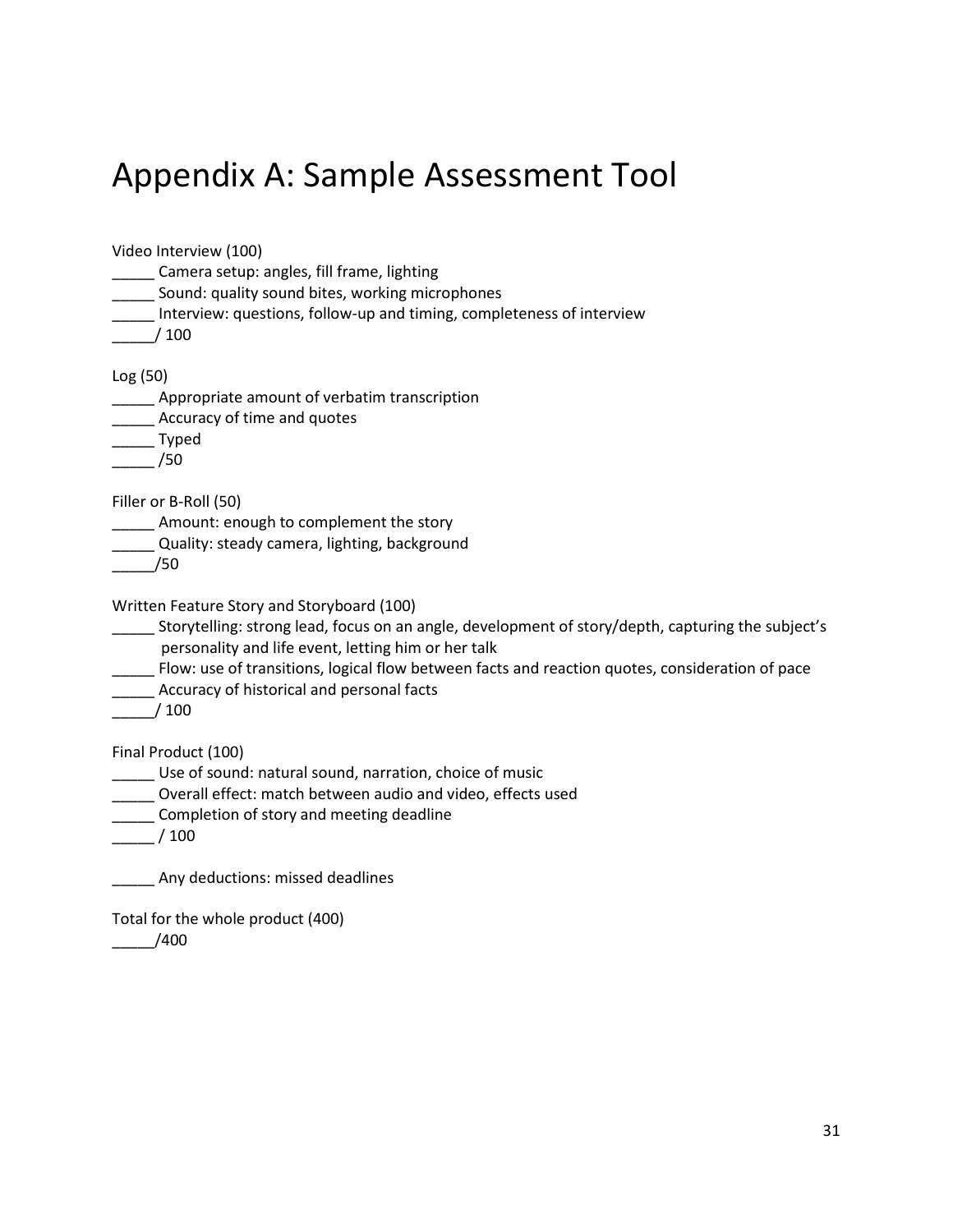## Appendix B: Application for Documentary

- 1 What area of the process are you most interested in?
	- A. Interviewing
	- B. Writing the story
	- C. Editing the film on computer
	- D. Research
	- E. Editing the whole documentary
	- F. Other
- 2 Do you know someone you could interview on the documentary's topic?

Yes No

If you do, who is this person?

- 3 What strengths do you have that would contribute to a job well done?
- 4 What weaknesses do you have that might hinder your progress in this group project?

5 This project, and your contribution, will be completed in groups of 4-5 people. With whom would you most like to work?

\*\* With whom would you least like to work? (Optional)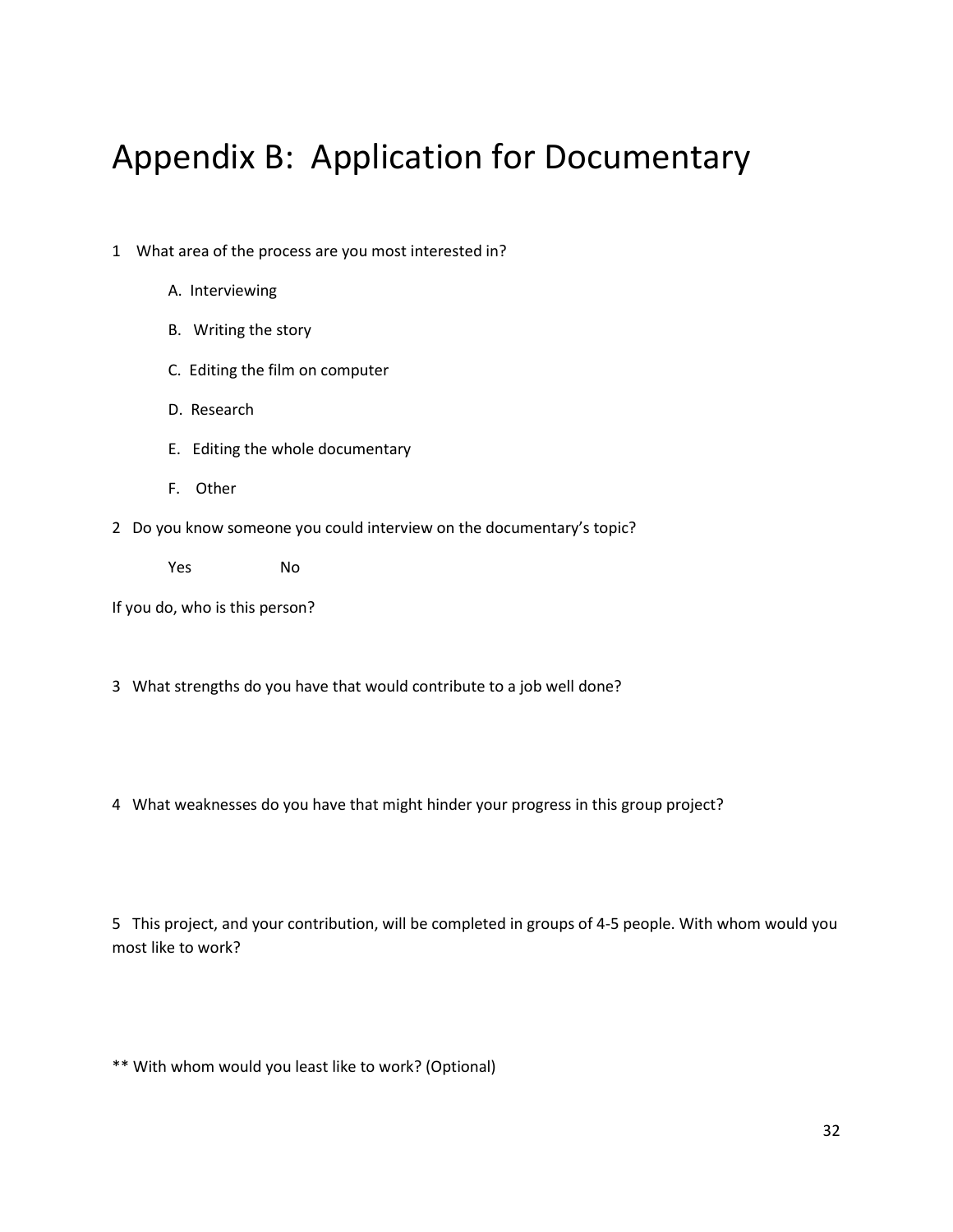6 Rate yourself in the following categories (1 being weak, 10 being strong):

| Organization                                                    |
|-----------------------------------------------------------------|
| Responsibility                                                  |
| Commitment to a good job                                        |
| Quality of your work                                            |
| Listening skills and empathy                                    |
| Team player/group worker, able to lead as well as compromise    |
| Writing skills                                                  |
| Camera skills                                                   |
| Video editing skills (iMovie, Final Cut, or Premiere knowledge) |
| Creativity                                                      |
| Handling and acting on suggestions                              |
| Self-control                                                    |
|                                                                 |

7 Provide an example of when you have shown positive leadership:

8 Recall a time when you have seen a project through, from beginning to end—a time when you have been proud of the outcome.

Do you promise to treat this project (the people and the equipment involved) with respect and dignity, focusing on what you can learn from others and what you can teach others? If yes, sign below.

(Signature)

\_\_\_\_\_\_\_\_\_\_\_\_\_\_\_\_\_\_\_\_\_\_\_\_\_\_\_\_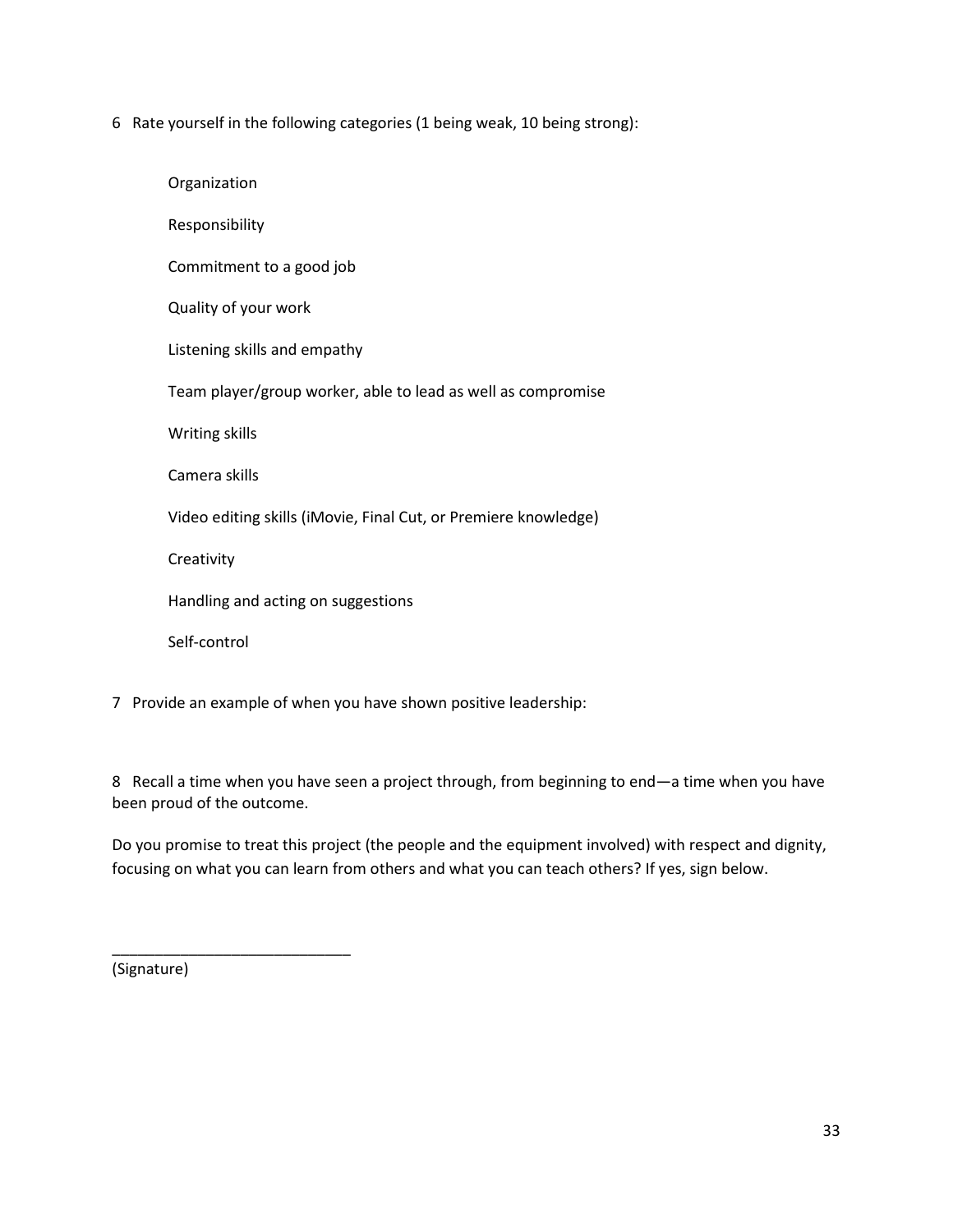## Appendix C: Sample Interview Transcript

The following is an example of a transcript of an interview conducted for one of our student-led documentaries. (Bold text indicates sound bites that have been highlighted as possible selections for the documentary.)

Mary K. Gorman (Wife of Bill Gorman who died within one month of action in Korea)

In 1950, Mary, Bill and their seven-month-old daughter Kathy were living in Sioux Falls, South Dakota. Bill, who had served in W.W.II, was not interested in serving during wartime again, but was a graduate of an ROTC program, enrolling to help him pay for his education at NDSU where he graduated with an engineering degree.

Regardless of his wish not to serve in another war, Bill was called up as an inactive reserve officer, and on May 8, 1951, he left for Korea, where, as far as Kathy was concerned, he was part of a police action.

May 28, 1951, Bill was killed in the line of duty.

:52—1:05 > Called up as an inactive reserve officer; he tried to get out because he did not want to go, naturally.

1:18—1:35 > Mary and Kathy followed Bill to Ft. Riley, Kansas and Ft. Benning, Georgia for six weeks of basic training.

1:38—1:48 > "He left on the eighth of May 1951 and he was killed on the 28th of May."

1:58—2:30 > "I didn't get the notice that he was dead until the 15th of June. It was really terrible the way I got this news: I got a telephone call, and the person on the other end said 'Are you alone?' I said, 'No, my sister's with me.' Well, this is the (she stops and starts over).

2:53—3:28 > "I received a telephone call … we have a message for you. 'Can't you tell me?' 'No' … about 10 minutes later, a little boy on a bicycle came up, tears streaming down his cheeks, and gave me this telegram telling me my husband had been killed in action in Korea."

3:30—3:46 > "I had a baby. It was a very difficult time. I didn't even know about the

Korean War; I just thought it was a police action."

3:46—4:08 > "I had one letter from him, and it was after he died that I got two more letters from him. It was just a very difficult time. I had to find a way to support my child and go on with my life."

4:15—5:26 > (general info) Married Bill, NDSU grad, served in WWII, did not go overseas, served in Naval Air Corps, ROTC, would not go back in unless as an officer, stipend paid for education, married in Aug 1950, daughter Kathy, moved to Sioux Falls.

5:26—6:00 "We were these young kids, 24 or 25, when we got that letter that Bill had to go back in the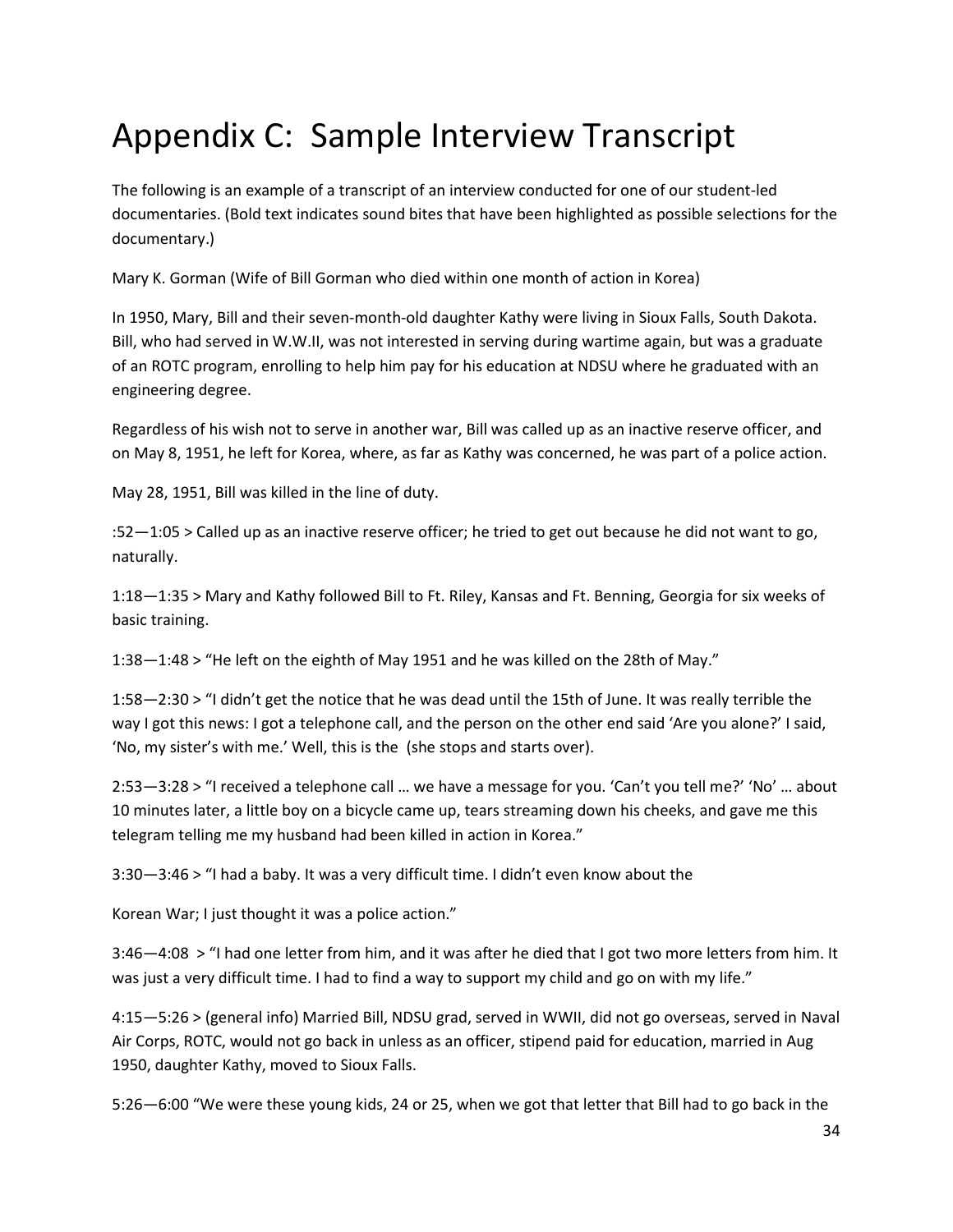service. Our lives were so disrupted. There were so many decisions … I was lucky enough to go with him to basic for six months."

6:00—7:00 > Living in a trailer, going back to work, lived with sister, notice on 15th of June = difficult

7:13—7:25 > "I knew so little about the war. … I just didn't know how I would cope, how I would handle it."

7:30—8:00 > "When I received notice that Bill was killed, it was handled so poorly—

that little boy standing there crying, handing me the telegram."

8:12—8:20 > "18-17 days had gone by and I didn't even know about it."

8:50 > After getting over the initial shock, she moved to Minneapolis and lived with her sisters.

9:25 > Bill was buried in Korea, but correspondence relayed that he was to be returned to the US.

9:55—10:10+ > She was planning to go to the Mardi Gras when she was notified of

Bill's funeral at Ft. Snelling.

10:30—12:02 > A great story about the Christmas after Bill's death—she received his personal effects, including his dog tags and his combat boots—her daughter was excited to play with these combat boots = "It was a brutal experience."

11:35—12:02 > "I was really happy to have the dog tags because then I knew Bill was gone."

12:20—13:20 > Welcoming us to read the letters Bill sent home—shows harsh conditions, shows that Bill was upbeat . . .

13:28—13:43 > "From the information I received from the army, it appears he was killed the first time he went out on patrol, which was 20 days after he left the U.S."

13:43—14:06 > "I always felt kinda that he had had about six months training to be leading patrols—I've always had kinda bad feelings about that."

14:07—14:40 > "It's been 50 years since Bill died, and to this day, I have never been to any war movies or documentaries. So you see, though you think you put them (memories) away, you never really do. I suppose I fought my own war in that political action called Korea."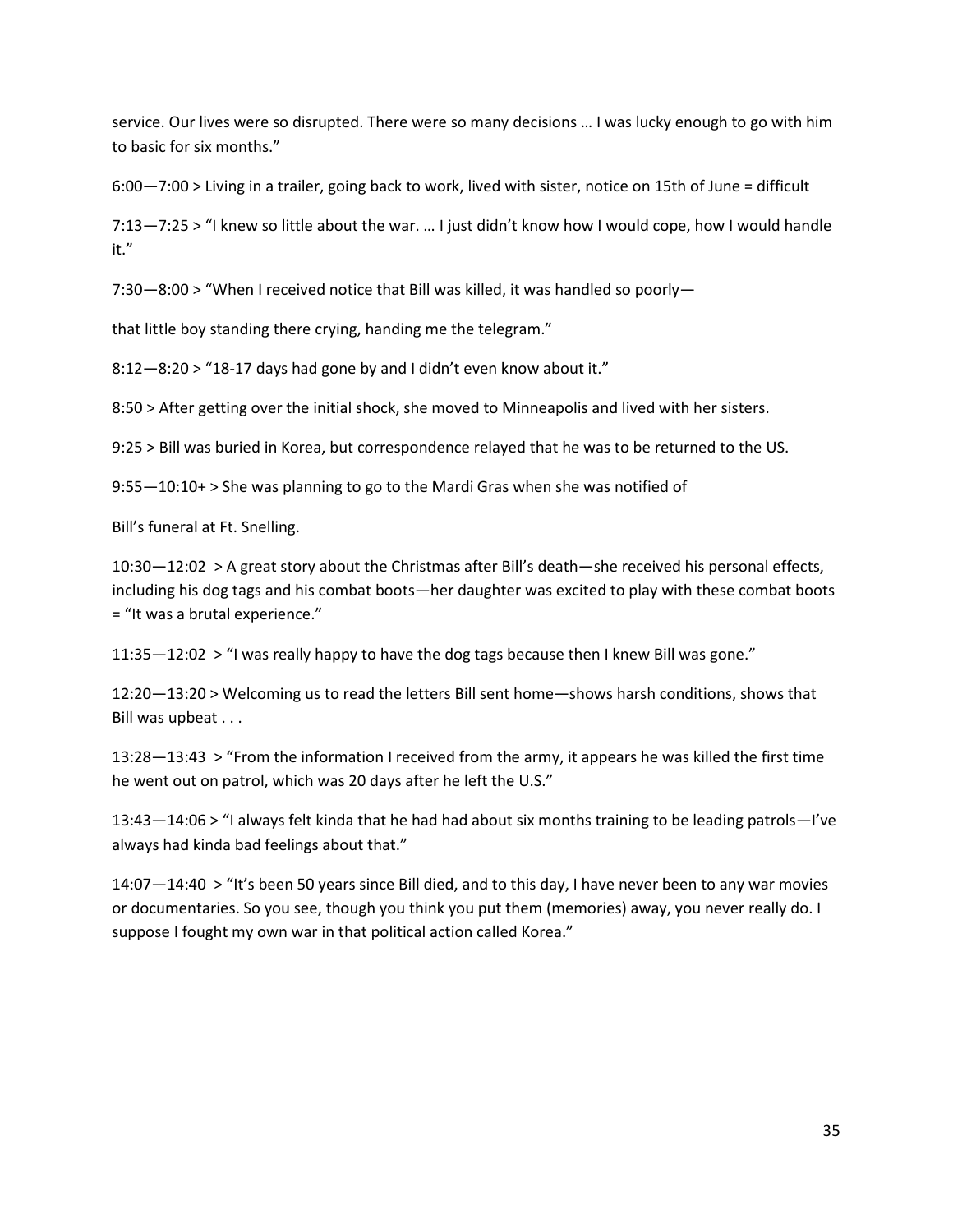## Appendix D: Sample Documentary Introduction

The following is an introduction from one of our student-led documentaries on Vietnam that you can share with your students to help them with writing their own introductions.

### Our Search for Answers

"Ask not what your country can do for you; ask what you can do for your country." But can a country ask too much? Too much of its citizens? Too much of its young men?

In the early part of the 1960s, just one generation (20 years) after men returned from fighting against world dictatorships in Europe and the Pacific, just 10 years after men returned from fighting communism in Korea, young soldiers were called to duty again—this time in Vietnam.

This conflict lasted over 10 years, involved 2.6 million American troops and took close to 60,000 U.S. lives, mostly in their teens and early twenties—but this conflict is about more than numbers. The Vietnam war conjures up images of jungle patrol missions, VC warfare, Agent Orange, burning villages, protest music, fatalistic faces of the Vietnamese, but just as importantly, the Vietnam war conjures up unanswered questions:

- What was our goal, our mission?
- Why were we not allowed to win?
- How much of the war had to do with big business and money?
- Why weren't soldiers welcomed back as heroes?
- Did we ask too much? Was the expense too great?

Part of the lingering pain for Vietnam veterans involves these unresolved issues. Hopefully, one question that can be answered is what can we learn from Vietnam?

The young men and women who fought in this often misunderstood battle are now in their 60s, entrenched in the demands of society, career, and family; most of them have moved beyond the horrors of the past. But we have asked them to recall those days of combat and conflict, of frustration and fear. We have asked them to share their stories, to relive their pain in Our Search For Answers.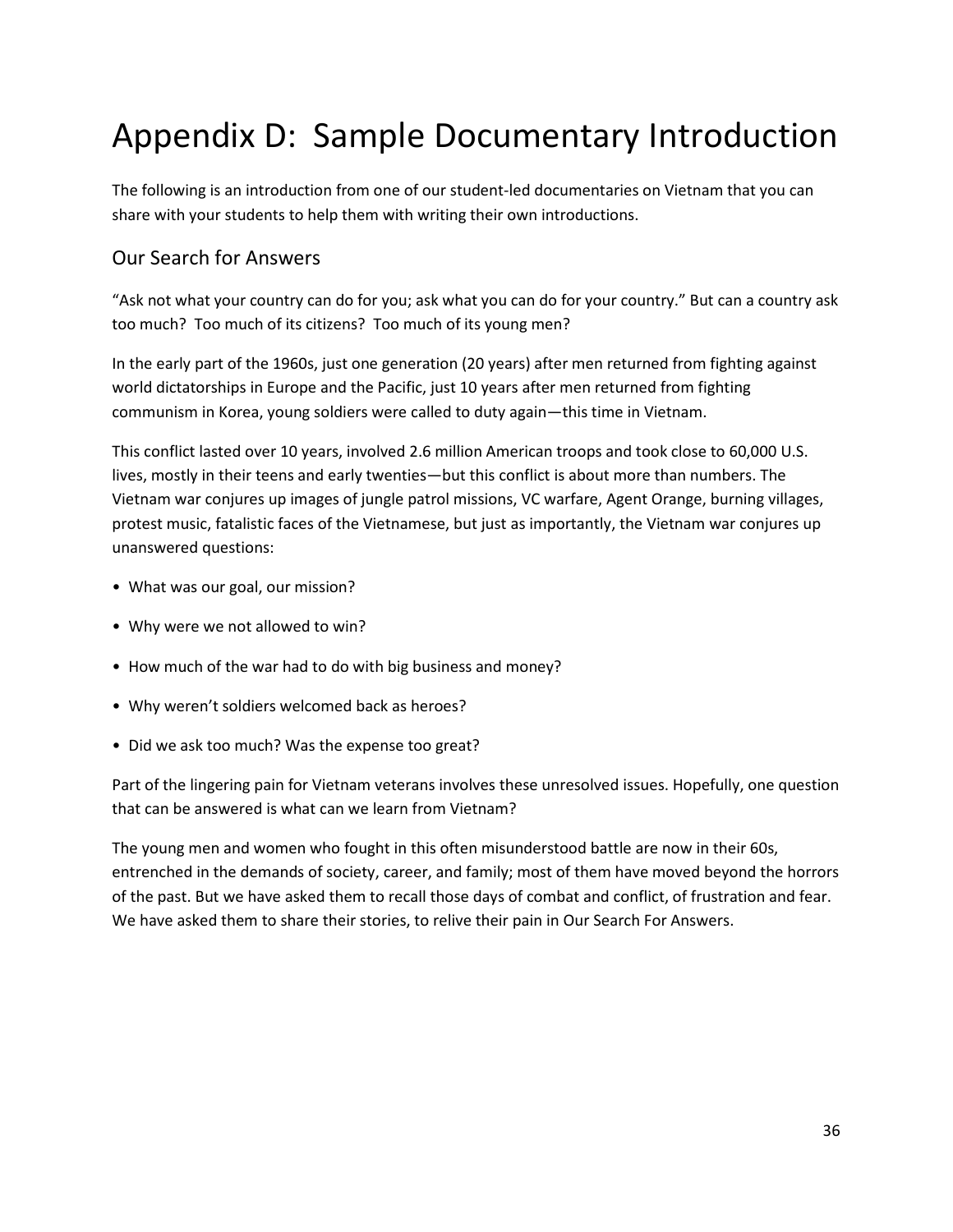## Appendix E: Sample Storyboard

The following is an example of a storyboard from one of our video poetry projects that you can share with your students to help them with creating their own storyboards.

| Audio                                                                                                                                             | Video                                                              | Other                             |
|---------------------------------------------------------------------------------------------------------------------------------------------------|--------------------------------------------------------------------|-----------------------------------|
| Slow, sad music                                                                                                                                   | <b>Black screen</b>                                                |                                   |
|                                                                                                                                                   | Fade into teen girl's room                                         |                                   |
|                                                                                                                                                   | Pictures and teddy bear<br><b>Black and white</b><br>Fade in title |                                   |
| Music gets a little more powerful                                                                                                                 | Dad kneeling at grave                                              | Sunset background?                |
| Dad narrates "Tell me not, in mournful<br>numbers, life is but an empty dream"                                                                    | Dad looks at grave, holding teddy bear                             | Profile shot                      |
| "For the soul is dead that slumbers,<br>and things are not what they seem"                                                                        | Dad look at camera                                                 | Shot from behind the<br>headstone |
| "Life is real! Life is earnest and the                                                                                                            | Look back at grave                                                 | Profile                           |
| grave is not its goal"                                                                                                                            | Fade to color                                                      |                                   |
| "Dust thou art, to dust returnest was                                                                                                             | Dad gets up, puts his hand on                                      |                                   |
| not spoken of the soul"                                                                                                                           | headstone                                                          |                                   |
| Justin narrates "Not enjoyment and                                                                                                                | Look at camera                                                     |                                   |
| not sorrow is our destined end or way"                                                                                                            | Takes off jacket<br>Put on gloves                                  |                                   |
| "But to act that each tomorrow, find                                                                                                              | Pan out to see cliff he's about to climb                           |                                   |
| us farther than today"                                                                                                                            |                                                                    |                                   |
| Start faster music                                                                                                                                | Justin starts climbing slowly, steadily.                           | Get different angles of           |
| Chelsey start narrating<br>"Art is long, and Time is fleeting, and<br>our hearts though stout and brave,<br>Still like muffled drums are beating, |                                                                    | him climbing, esp. top            |
| funeral marches to the grave."                                                                                                                    | Justin slips and falls partway down                                |                                   |
| "In the world's broad field of battle,                                                                                                            | <b>Blurred picture</b>                                             | View from Justin's eyes           |
| in the bivouac of Life"                                                                                                                           |                                                                    |                                   |
| "Be not like dumb, driven cattle! Be                                                                                                              | Picture comes clear, Justin slowly gets                            | View not from his eyes            |
| a hero in the strife"                                                                                                                             | up and continues                                                   |                                   |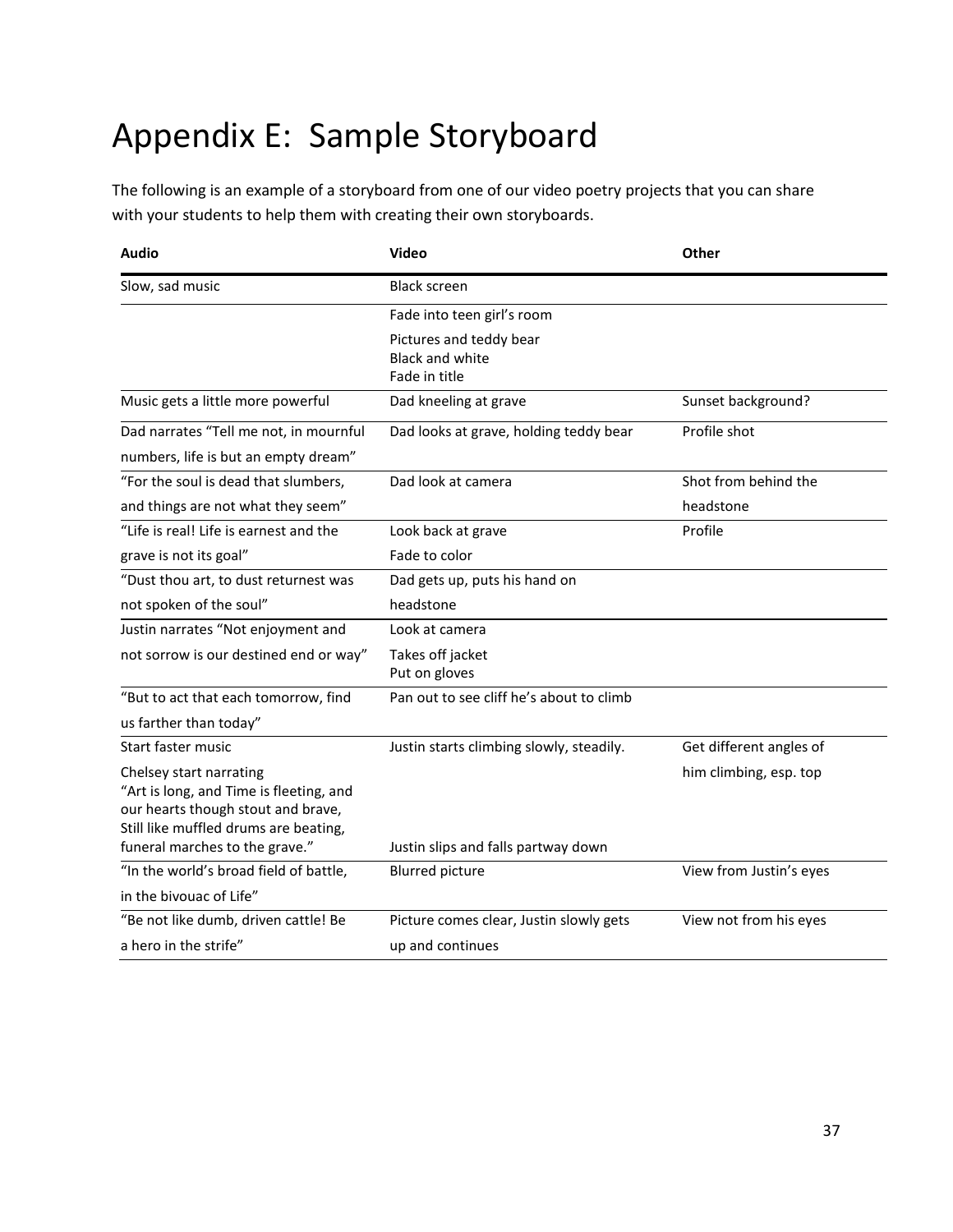| <b>Audio</b>                                                                                  | <b>Video</b>                                                                                                                                 | Other                   |
|-----------------------------------------------------------------------------------------------|----------------------------------------------------------------------------------------------------------------------------------------------|-------------------------|
| Go to softer music                                                                            | Dad going through his daughter's things                                                                                                      |                         |
| Narrate very slowly<br>"Trust no future however pleasant! Let<br>the dead past bury its dead" |                                                                                                                                              |                         |
| "Act - act in the living present!                                                             | Justin frantically climbing                                                                                                                  |                         |
| Heart within and God overhead!"                                                               | Pan out to see sun in background.<br>Justin reaches the top                                                                                  |                         |
| "Lives of great men all remind us,                                                            | Justin leaning, hands on knees, panting                                                                                                      | View from above         |
| we can make our lives sublime"                                                                |                                                                                                                                              |                         |
| Pause narration, music very loud                                                              | Justin stands up tall                                                                                                                        |                         |
| and passionate                                                                                |                                                                                                                                              |                         |
| "And departing leave behind us                                                                | See the footprints Justin made                                                                                                               |                         |
| footprints of the sands of time"                                                              |                                                                                                                                              |                         |
| "Footprints that perhaps another,                                                             | Dad walking down railroad tracks near                                                                                                        | Faraway shot            |
| sailing over life's solemn main"                                                              | the cliff                                                                                                                                    |                         |
| "Seeing, shall take heart again."                                                             | Dad looks at footprints, and steps onto                                                                                                      |                         |
| Let music play awhile                                                                         | Justin's path, following his prints.                                                                                                         |                         |
| "Let us, then, be up and doing, with                                                          | Dad starts climbing                                                                                                                          |                         |
| a heart for any fate"                                                                         | Falls in the same place Justin fell                                                                                                          |                         |
| "Still achieving, still pursuing, learn                                                       | Dad gets to the top and a hand reaches                                                                                                       | We never see whose hand |
| to labor and to wait"                                                                         | down to help him up                                                                                                                          | it is.                  |
| Passionate music                                                                              | <b>Black screen</b>                                                                                                                          |                         |
|                                                                                               | See the words "Life that shall send a<br>challenge to its end, and when it comes,<br>say, 'Welcome, Friend.'"<br>-Henry Wadsworth Longfellow |                         |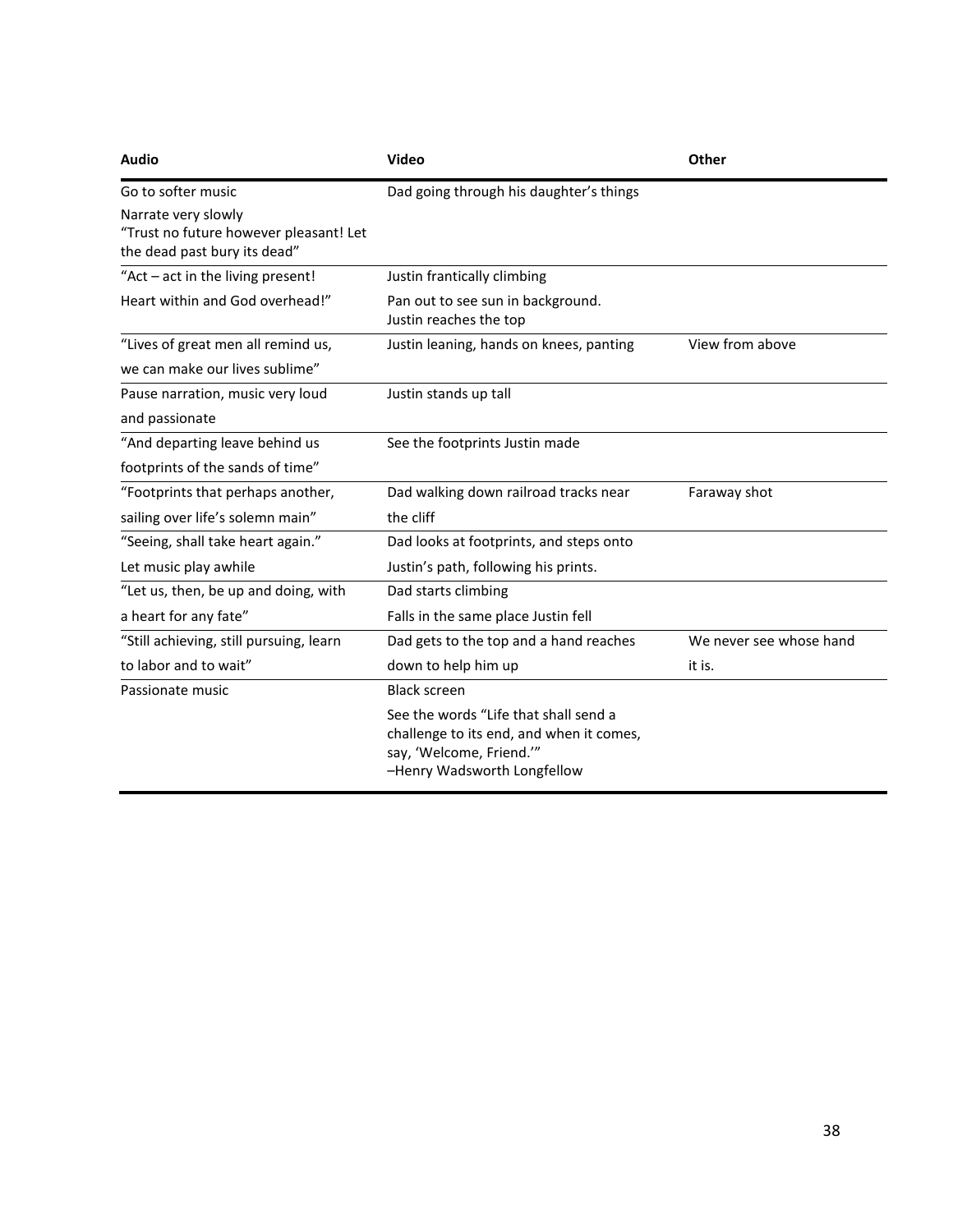## Appendix F: Storyboard Template

Title of Project \_\_\_\_\_\_\_\_\_\_\_\_\_\_\_\_\_\_\_\_\_\_\_\_\_\_\_\_\_\_\_\_\_\_\_\_\_\_\_\_\_\_\_\_\_\_\_\_\_\_\_\_

| Audio | Video | <b>Notes</b> |
|-------|-------|--------------|
|       |       |              |
|       |       |              |
|       |       |              |
|       |       |              |
|       |       |              |
|       |       |              |
|       |       |              |
|       |       |              |
|       |       |              |
|       |       |              |
|       |       |              |
|       |       |              |
|       |       |              |
|       |       |              |
|       |       |              |
|       |       |              |
|       |       |              |
|       |       |              |
|       |       |              |
|       |       |              |
|       |       |              |
|       |       |              |
|       |       |              |
|       |       |              |